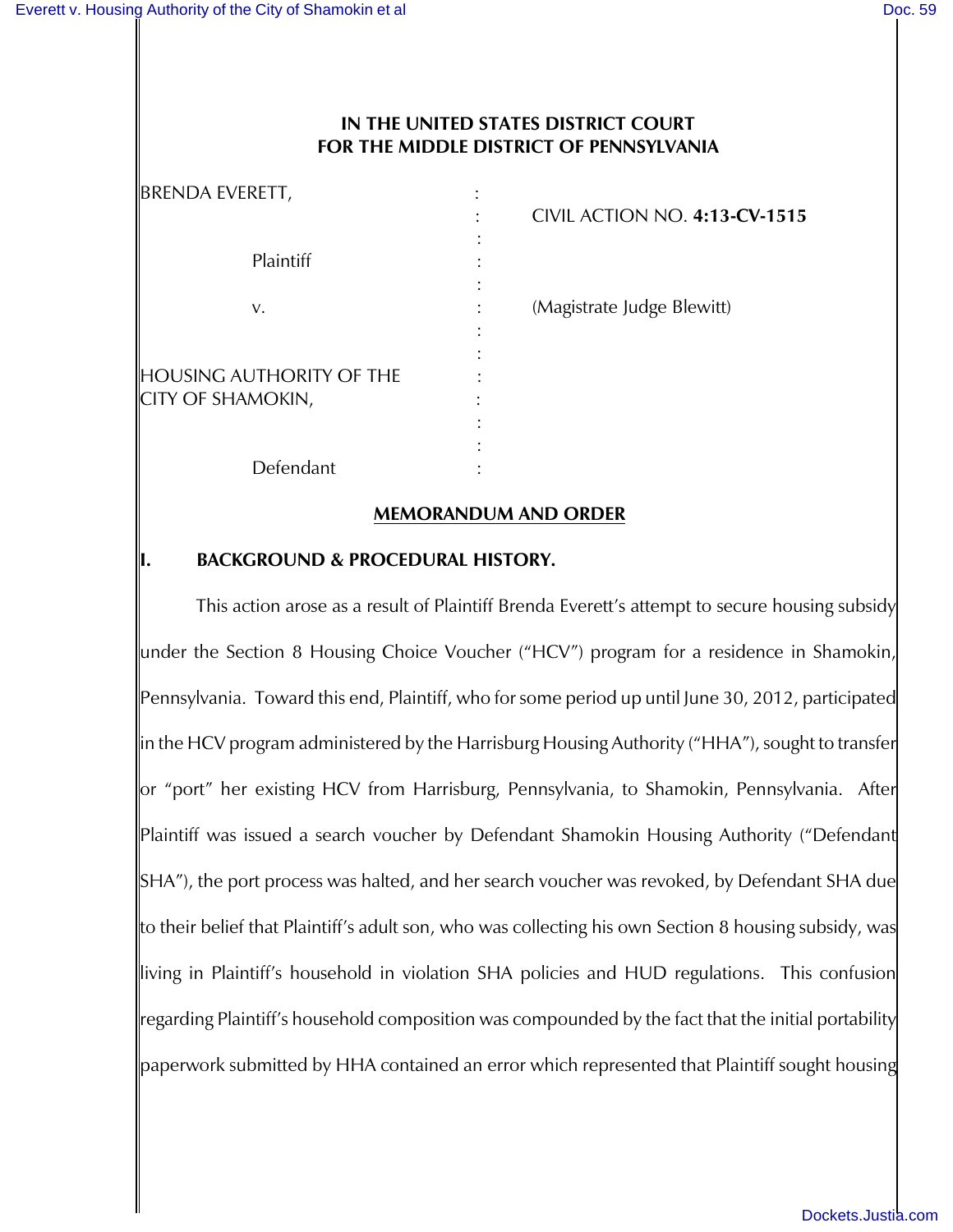for a four, rather than three, person household; an error which may have been material to whether Plaintiff's reported income met the payment standards for a two-bedroom unit in the receiving PHA (Shamokin). Following an informal hearing on this issue in October of 2012, Defendant SHA notified Plaintiff that its belief that her adult son was living in her household was incorrect. However, Plaintiff's search voucher was not reinstated.

Plaintiff contends that she received no notification of any further decision by Defendant SHA to revoke her search voucher, or deny or terminate assistance. In the interim period, Plaintiff submitted several letters to the United States Department of Housing and Urban Development ("HUD"), and HUD investigated the circumstances of Defendant SHA's revocation of Plaintiff's search voucher, and Defendant SHA's denial or termination of Plaintiff's Section 8 rent subsidy. In February 2013, Plaintiff filed a complaint with Pennsylvania Human Rights Commission ("PHRC") alleging that Defendant SHA terminated her Section 8 assistance on the basis of racial discrimination. After the stated administrative avenues failed to resolve the issue to Plaintiff's satisfaction, Plaintiff initiated the instant civil action in this federal Court.

Specifically, on June 6, 2013, Plaintiff, a resident of Shamokin, Northumberland County, Pennsylvania, filed, through counsel, the instant civil rights action pursuant to 42 U.S.C. § 1983, in order to enforce her rights under the United States Housing Act of 1937 ("USHA"), 42 U.S.C. §§1437, *et seq*. (**Doc***.* **1**)*.* Plaintiff raised a due process claim under the Fourteenth Amendment. Plaintiff also raised a claim under the Housing Act. Plaintiff attached Exhibits to her Complaint. Defendants named in Plaintiff's Complaint were the Housing Authority of the City of Shamokin ("SHA") and Ronald A. Miller, Executive Director of the SHA, in his official capacity. On the same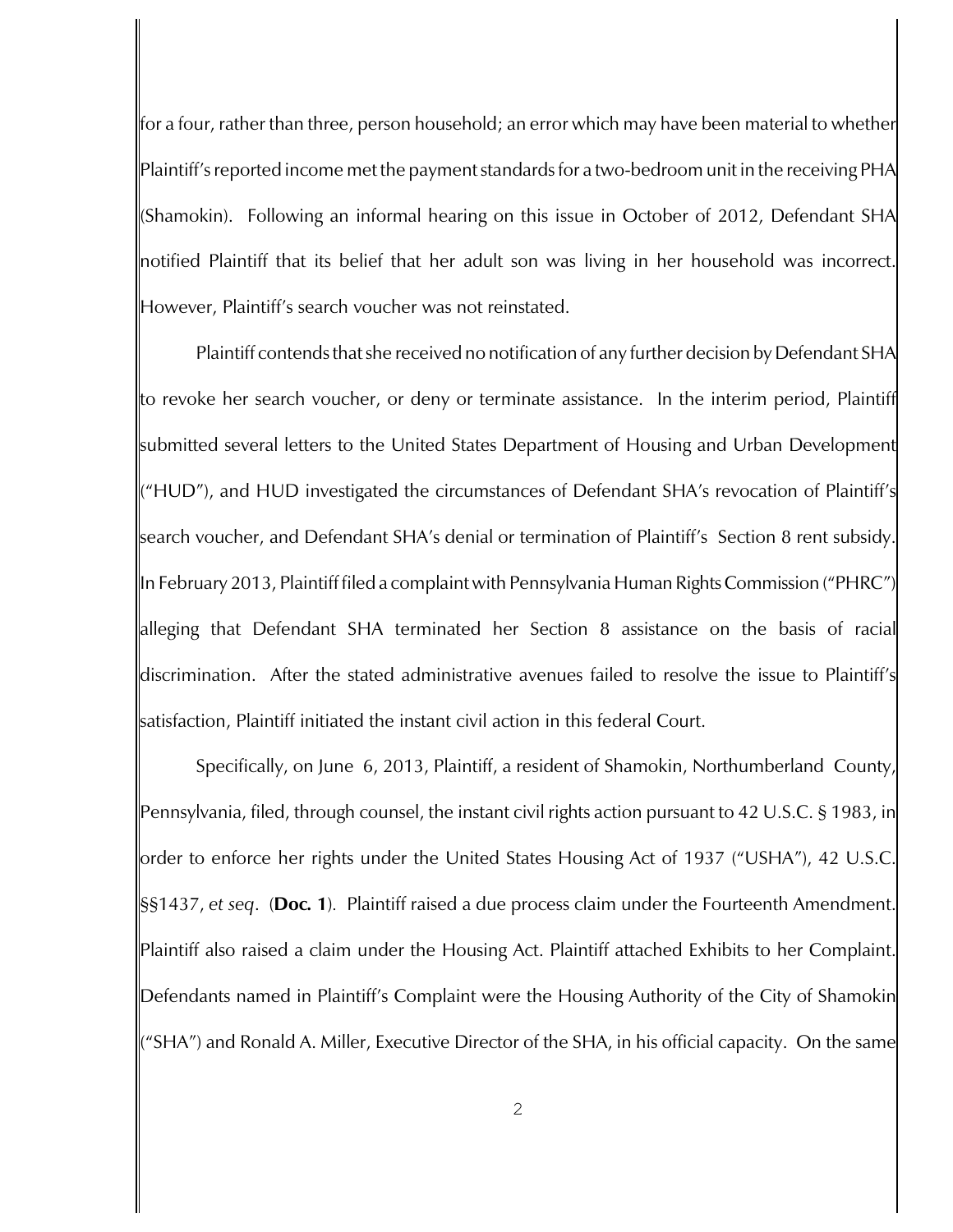date as her Complaint, Plaintiff filed a motion to proceed *in forma pauperis*, which was later **GRANTED** by the Court. (Docs. 2 & 4). Plaintiff also filed a motion for preliminary injunction which was fully briefed by the parties, (Docs. 3, 6, 13, 16), and which was **DENIED** following a hearing. (Docs. 36 & 37). In the same opinion, the Court **GRANTED** Defendants' Motion for Partial Judgement on the Pleadings (Doc. 21), which had also been fully briefed by the parties. (Docs. 22 & 25). Pursuant to the Court's Order, Doc. 37, Plaintiff's claim under the U.S. Housing Act (Count I) was **DISMISSED WITH PREJUDICE***,* her claims against Defendant Miller in his official capacity were **DISMISSED WITH PREJUDICE**, and Defendant Miller was **DISMISSED FROM THE CASE**. Therefore, Plaintiff's only remaining claim is a due process claim under the Fourteenth Amendment of the United States Constitution brought against Defendant SHA pursuant to 42 U.S.C. § 1983.

The parties then engaged in discovery, which closed on December 31, 2013. (Doc. 38). The Court set the dispositive motion deadline as January 31, 2014. This Court has jurisdiction over this action based on 28 U.S.C. § 1331 and §1341(a), and the parties consented to proceed before a U.S. Magistrate Judge for all matters pursuant to 28 U.S.C.  $$636(c)$ .<sup>1</sup> (Docs. 23 & 24).

There are currently three (3) ripe motions before the Court. On January 31, 2014, both Plaintiff and Defendant filed cross-motions for summary judgment, (**Docs. 39 & 43**), Plaintiff filed an amended motion for partial summary judgment on the same date. **(Doc. 40**). Plaintiff's amended motion for partial summary judgment on the issue of liability (**Doc. 40**) has been fully

<sup>&</sup>lt;sup>1</sup>The undersigned was originally assigned this case for all pre-trial matters pursuant to 28 U.S.C. § 636(b)(1)(A).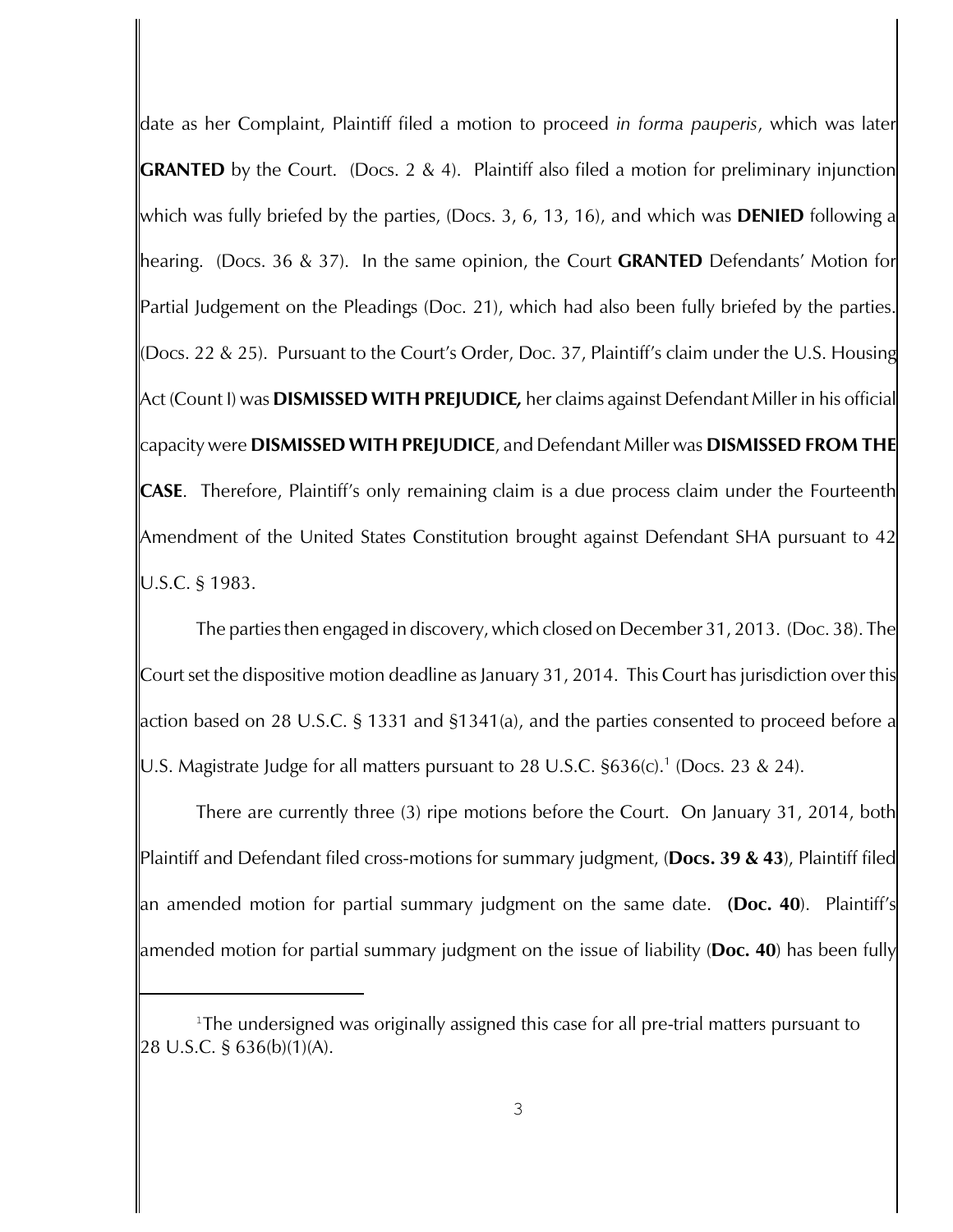briefed and is ripe for review. (Docs. 41, 42, 46, 47, 48, 52). Defendant SHA's motion for summary judgment **(Doc. 43)** has also been fully briefed and is ripe for review. (Docs. 44, 45, 49, 50, 51).

On March 28, 2014, Plaintiff filed a Motion for leave of Court to file a Supplemental Affidavit of Cheryl Hawk along with the proposed Supplemental Affidavit. **(Docs. 53 & 53-3).**  Plaintiff simultaneously filed her support brief. (Doc. 54). Defendant SHA filed its opposition brief on April 15, 2014. (Doc. 55). Plaintiff then filed her reply brief on April 29, 2014. (Doc. 56). Therefore, Plaintiff's Motion for leave of Court to file a Supplemental Affidavit of Cheryl Hawk **(Doc. 53)** is also ripe for disposition.

The Court will first consider Plaintiff's Motion for leave of Court to file a Supplemental Affidavit of Cheryl Hawk. **(Doc. 53).** 

### **II. PLAINTIFF'S MOTION FOR LEAVE TO FILE A SUPPLEMENTAL AFFIDAVIT (DOC. 53)**

Plaintiff requests the Court to grant her leave to file a Supplemental Affidavit of Cheryl Hawk, the Housing Choice Voucher Program Director for HHA, so Hawk can clarify the underlying facts of this case, including the computer coding used by HHA and HUD (such as the codes on the HA Query Reports and the HUD computerized PIC System), and further explain the housing voucher process and the process of porting. The Court has reviewed the proposed 12-paragraph Supplemental Affidavit of Cheryl Hawk which is found at Doc. 53-3 and is dated March 21, 2014. The original Affidavit of Cheryl Hawk is found at Doc. 49-1 and is dated January 10, 2014.

The Court agrees entirely with Plaintiff that the Supplemental Affidavit of Cheryl Hawk should be allowed to try and clarify the underlying facts of this case and, to assist the Court in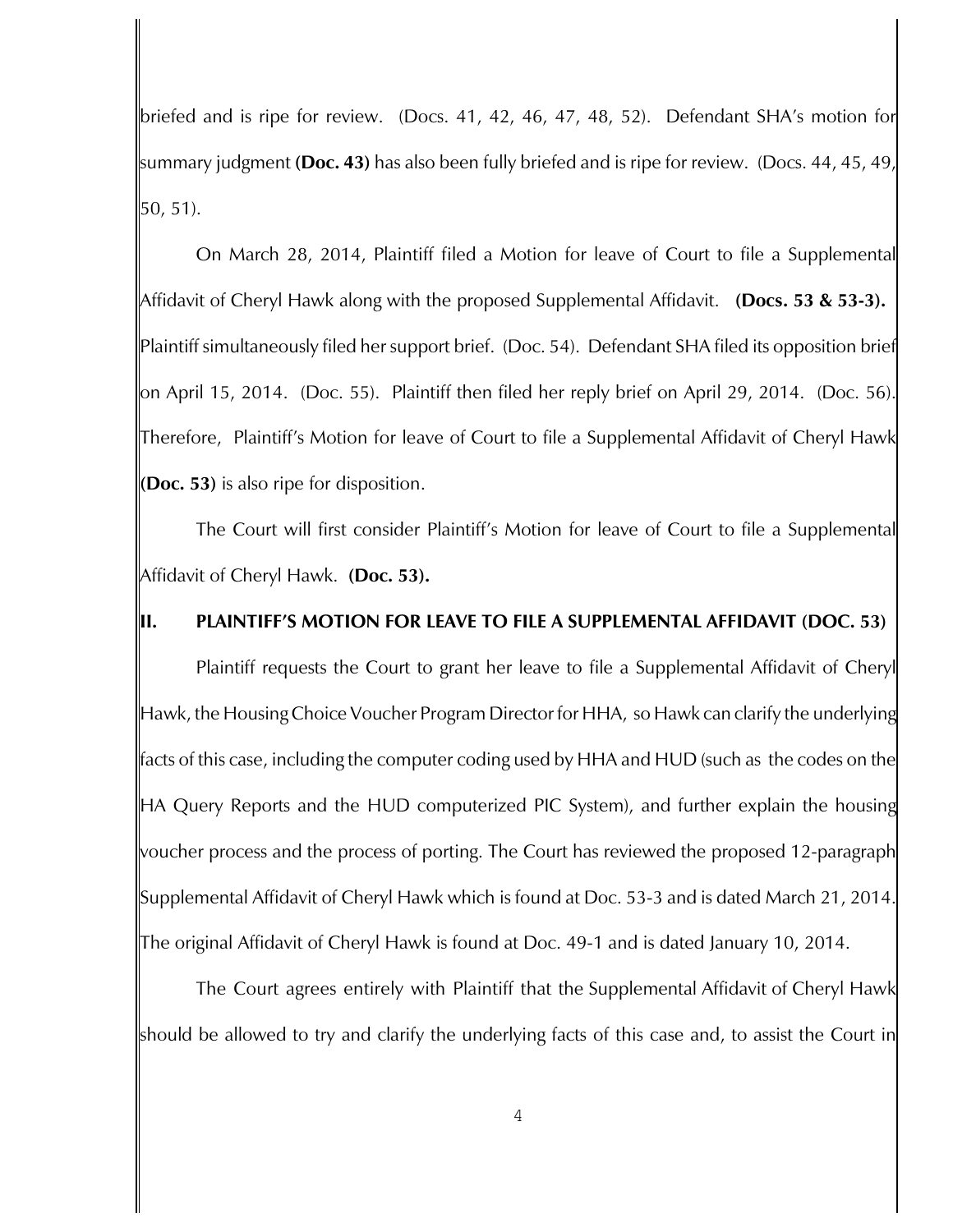understanding the housing voucher process and the process of porting. In her Supplemental Affidavit, Cheryl Hawk also explains why the "Code 6– end of participation" status was entered by HHA with respect to Plaintiff's Section 8 housing choice voucher with HHA in January of 2013. Cheryl Hawk further explains why the Code 6 entry was a mistake, and she avers what the correct coding status in PIC System for Plaintiff should have been, namely, "Code 5, portability move-out" effective June 30, 2012. While Defendant SHA has opposed Plaintiff's Doc. 53 Motion based on the Court's briefing schedule, its 2-page brief, for the most part, contests the averments in Hawk's Supplemental Affidavit and concludes that the undisputed evidence shows that Plaintiff was not an HHA participant when she tried to port.

The Court will **GRANT** Plaintiff's Motion for leave of Court to file the Supplemental Affidavit of Cheryl Hawk **(Doc. 53)** and, it will consider the Supplemental Affidavit of Cheryl Hawk found at Doc. 53-3 with respect to the cross-summary judgment motions filed by the parties. The Court will also consider Defendant SHA's contentions in its Doc. 55 opposition brief as to why the averments in Hawk's Supplemental Affidavit do not create any genuine issues of material fact in this case and why the averments do not demonstrate that Plaintiff was an HHA participant when she tried to port. As such, the Court will consider the Supplemental Affidavit of Cheryl Hawk in the context of all of the other evidence submitted by the parties.

#### **III. CROSS-MOTIONS FOR SUMMARY JUDGMENT (DOCS. 40 &43)**

In her Amended Motion for Partial Summary Judgment, (**Doc. 40**), Plaintiff contends that there is no genuine issue of material fact, and that she is entitled to judgment in her favor on the issue of liability as a matter of law; she requests that the Court grant her motion for partial summary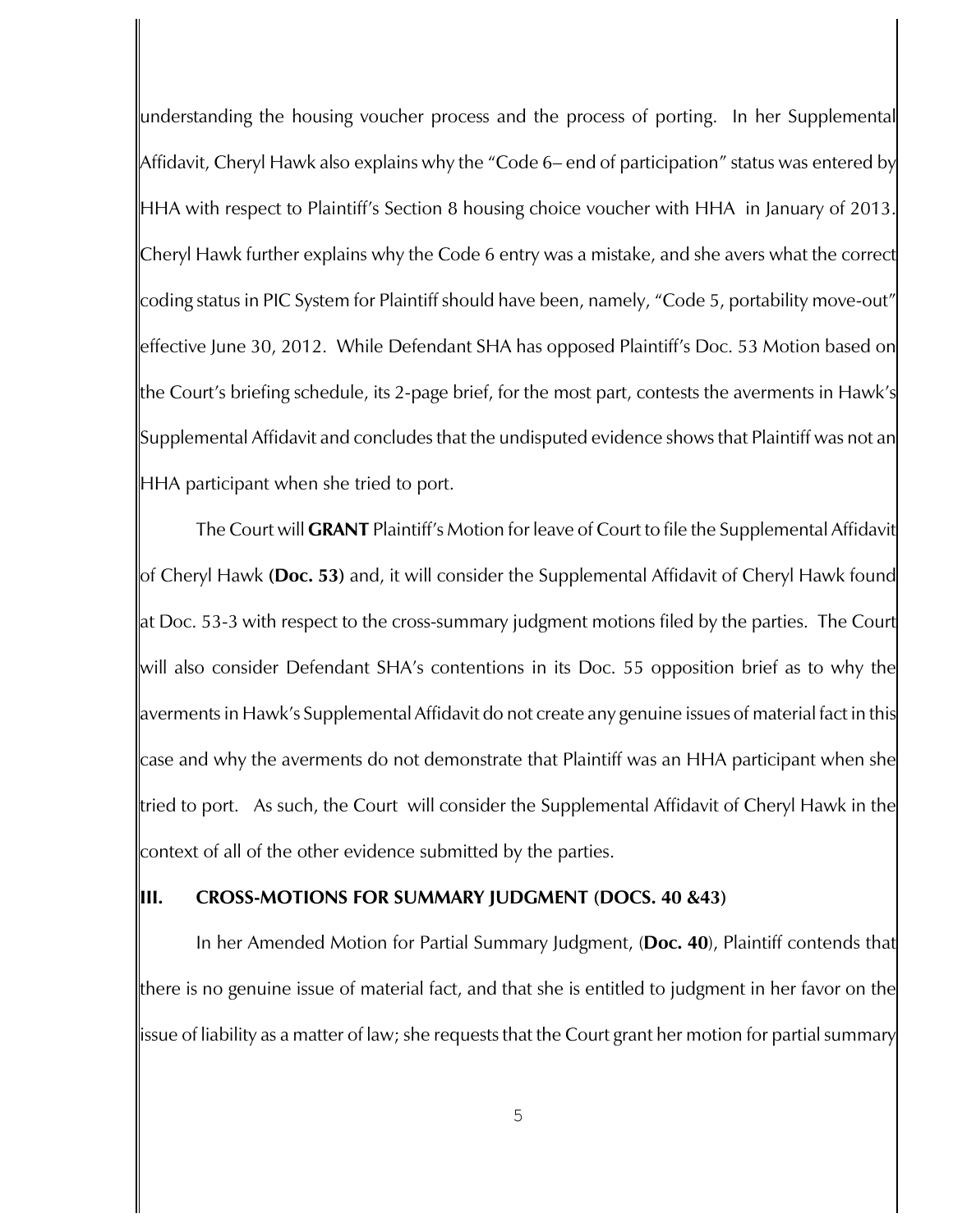judgment and schedule a trial on the issues of injunctive and monetary relief.(Doc. 40, pp. 2, 11). With respect to each element of her §1983 claim, Plaintiff asserts that: (1) there is no issue of material fact that Plaintiff is a "participant" as defined by HUD regulations, and Defendant SHA's failure to provide written notice of its decision to terminate her assistance under the HCV program and an opportunity to request informal review of that decision violated her Fourteenth Amendment right to procedural due process under the U.S. Constitution as a matter of law; and (2) there is no genuine issue of material fact that SHA Executive Director Ronald A. Miller is a policy-making official with final authority over the termination of Plaintiff's participation in the HCV program, and, as a matter of law, Mr. Miller's decision to revoke or terminate assistance under the HCV program had the effect of an official SHA policy for the purposes of Plaintiff's §1983 claim.

In its Motion for Summary Judgment, **Doc. 43**, Defendant SHA contends that: (1) there is no material issue of fact that Plaintiff is *not* a "participant" as defined by HUD regulations, and Plaintiff was not entitled to an informal hearing following Defendant SHA's decision to deny assistance; and, in the alternative, (2) there is no material issue of fact that Plaintiff failed to identify any SHA custom or policy that deprived her of a due process right, and, in the absence of any such custom or policy, Defendant SHA is not liable under §1983 for the official actions of its agents as a matter of law.

#### *A. STANDARD OF REVIEW – CROSS-MOTIONS FOR SUMMARY JUDGMENT*

 A motion for summary judgment may not be granted unless there is not genuine issue of material fact, and the moving party is entitled to judgment as a matter of law. Fed. R. Civ. P. 56(a). A material fact is one that may affect the outcome of the suit. *Justofin v. Metro. Life Ins. Co.*, 372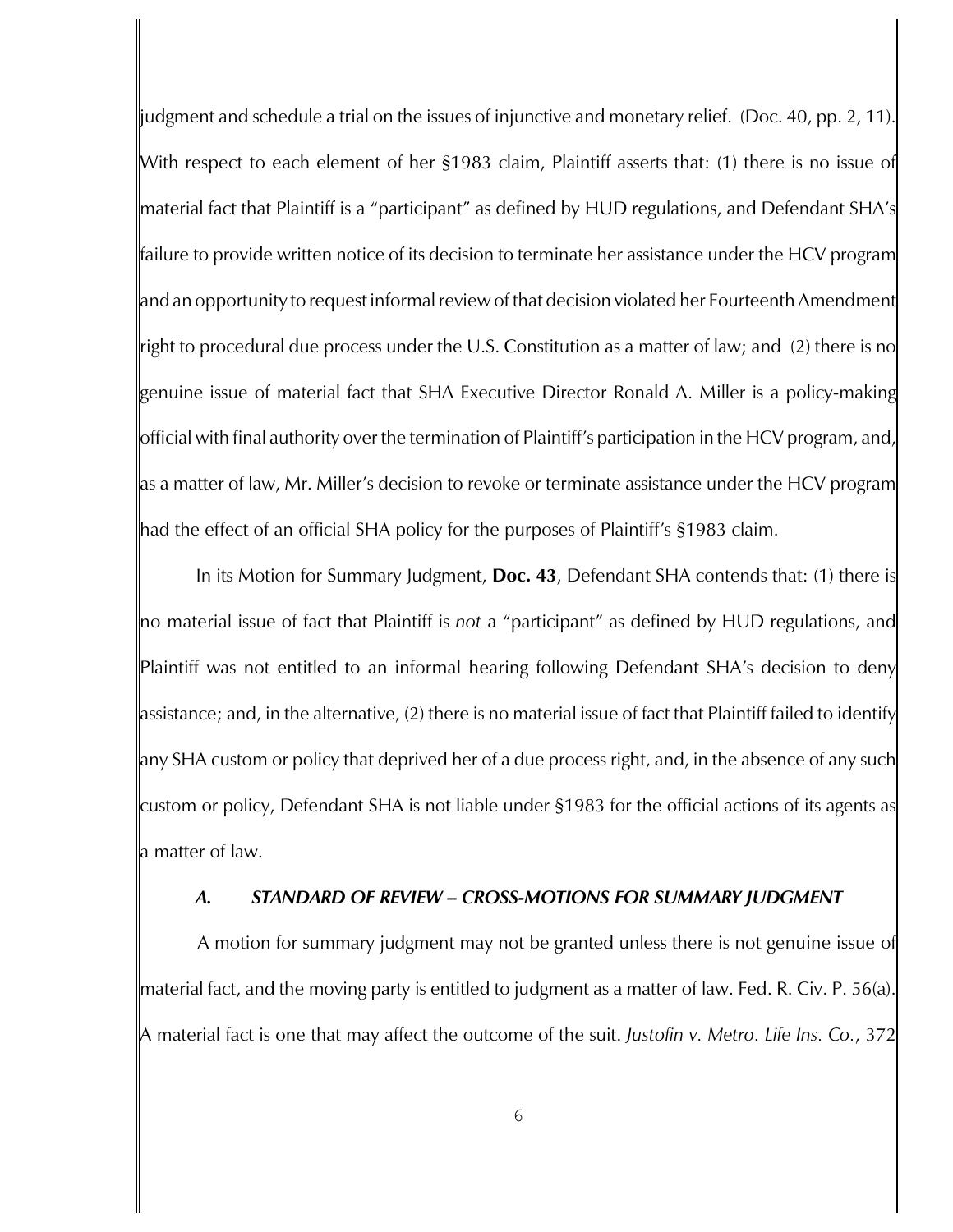F.3d 517, 521 (3d Cir. 2004). The moving party may demonstrate that no genuine dispute as to any material fact exists by citing to pleadings, depositions, answersto interrogatories, admissions on file, and any affidavits. Fed. R. Civ. P. 56(c). The reviewing court may consider any materials in the record in determining whether there exists a genuine issue of material fact. Fed. R. Civ. P. 56(c)(3). An issue of fact is "'genuine only if a reasonable jury, considering the evidence presented, could find for the nonmoving party." *Childers v. Joseph*, 842 F.2d 689, 693-94 (3d Cir. 1988)(*citing Anderson v. Liberty Lobby, Inc.*, 477 U.S. 242, 249 (1986)).

The burden of proving lack of genuine issue of material fact is initially on the moving party. *Childers*, 842 F.2d at 694 (*citing Celotex Corp. v. Catrett*, 477 U.S. 317, 324 (1986)). The burden of proof shifts to the nonmoving party, however, when the moving party demonstrates no such genuine issue of fact. *Forms, Inc. v. Am. Standard, Inc.*, 546 F. Supp. 314, 321 (E.D. Pa. 1982), *aff'd. mem.*, 725 F.2d 667 (3d Cir. 1983). The nonmoving party is required to go beyond the pleadings and by affidavits or by "depositions, answers to interrogatories and admissions on file," designate "specific facts showing that there is a genuine issue for trial." *Celotex*, 477 U.S. at 324.

In determining the existence of an issue of material fact, the reviewing court must consider the evidence in the light most favorable to the nonmoving party. *Boyle v. County of Allegheny*, 139 F.3d 386, 393 (3d Cir. 1998). As such, the court must accept the nonmoving party's allegations as true and resolve any conflicts in his or her favor. *Gans v. Mundy*, 762 F.2d 338, 340 (3d Cir. 1985), cert. denied, 474 U.S. 1010 (1985)(*quoting Goodman v. Mead Johnson & Co.*, 534 F.2d 566, 573 (3d Cir. 1976), cert. denied, 429 U.S. 1038 (1977)).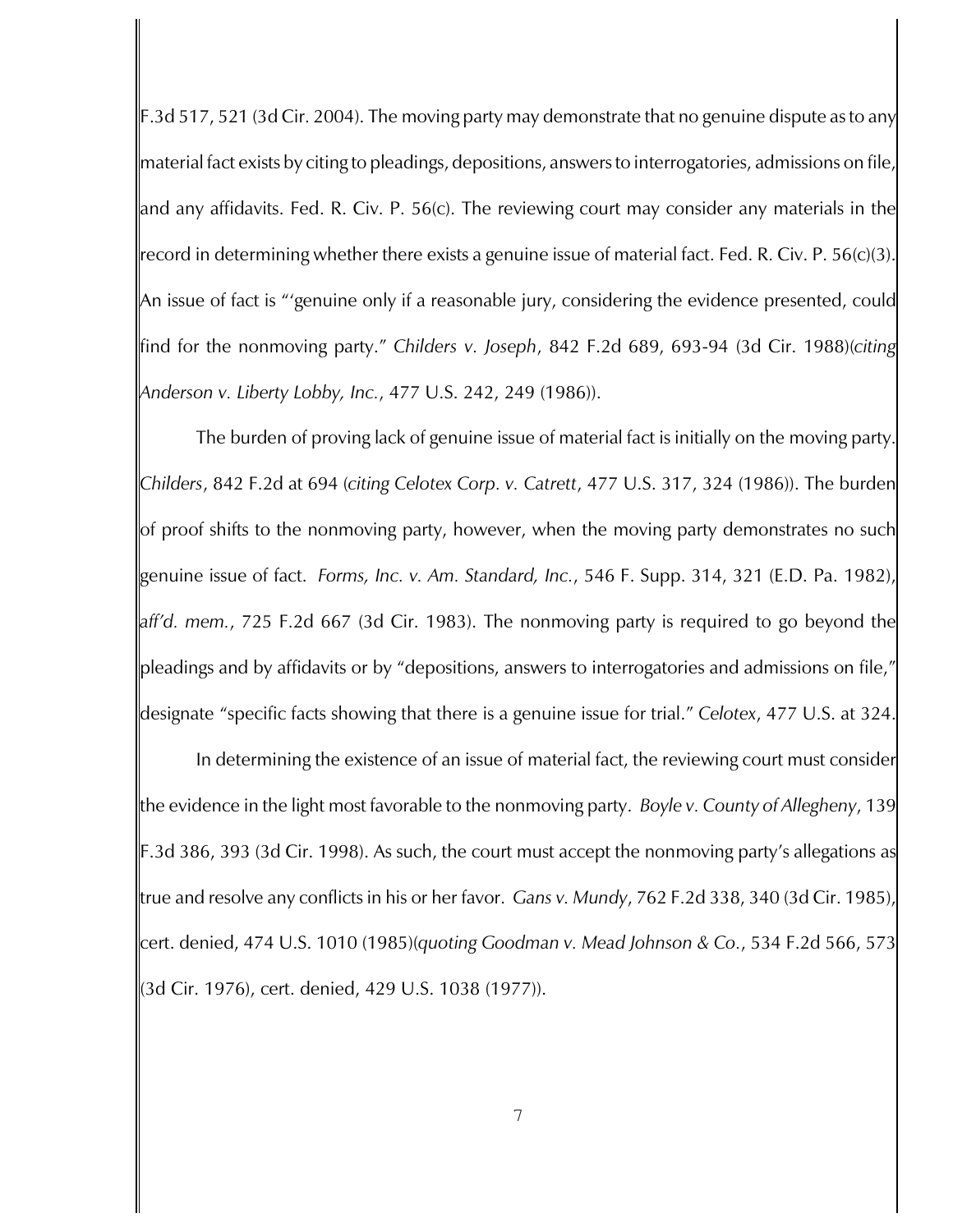Under Rule 56, summary judgment must be entered where a party "fails to make a showing sufficient to establish the existence of an element essential to that party's case, and on which that party will bear the burden of proof at trial." *Celetox*, 477 U.S. at 322.Moreover, the Third Circuit indicated that "although the party opposing summary judgment is entitled to 'the benefit of all factual inferences in the court's consideration of a motion for summary judgment, the nonmoving party must point to some evidence in the record that creates a genuine issue of material fact,' and 'cannot rest solely on assertions made in the pleadings, legal memorandum or oral argument.'" *Goode v. Nash*, 241 Fed.Appx. 868, 869 (3d Cir. 2007)(Non-Precedential)(citation omitted).

Thus, "[s]ummary judgment is proper, when, viewing the evidence in the light most favorable to the non-movant, there is no genuine issue of material fact and the moving party is entitled to judgment as a matter of law." *Anderson v. General Motors*, 2009 WL 237247, \*2 (3d Cir. Feb. 3, 2009)(citations omitted); *Page v. Trustees of Univ. of Pennsylvania*, 222 Fed. Appx. 144, 145 (3d Cir. 2007) (the court must "view the facts in the light most favorable to the party opposing the [summary judgment] motion when making [its] determination.").

The Third Circuit has instructed that:

Cross-motions are no more than a claim by each side that it alone is entitled to summary judgment, and the making of such inherently contradictory claims does not constitute an agreement that if one is rejected the other is necessarily justified or that the losing party waives judicial consideration and determination whether genuine issues of material fact exist.

*Lawrence v. City of Phila*, 527 F.3d 299, 310 (3d Cir. 2008)(quoting *Rains v. Cascade Indus., Inc.,* 402 F.2d 241, 245 (3d Cir. 1968)). Thus, a court applies the same legal standard to review crossmotions for summary judgment as would be applied to a motion filed by a single party. *Appelmans v. City of Phila.*, 826 F.2d 214, 216 (3d Cir. 1987). Accordingly, each movant must demonstrate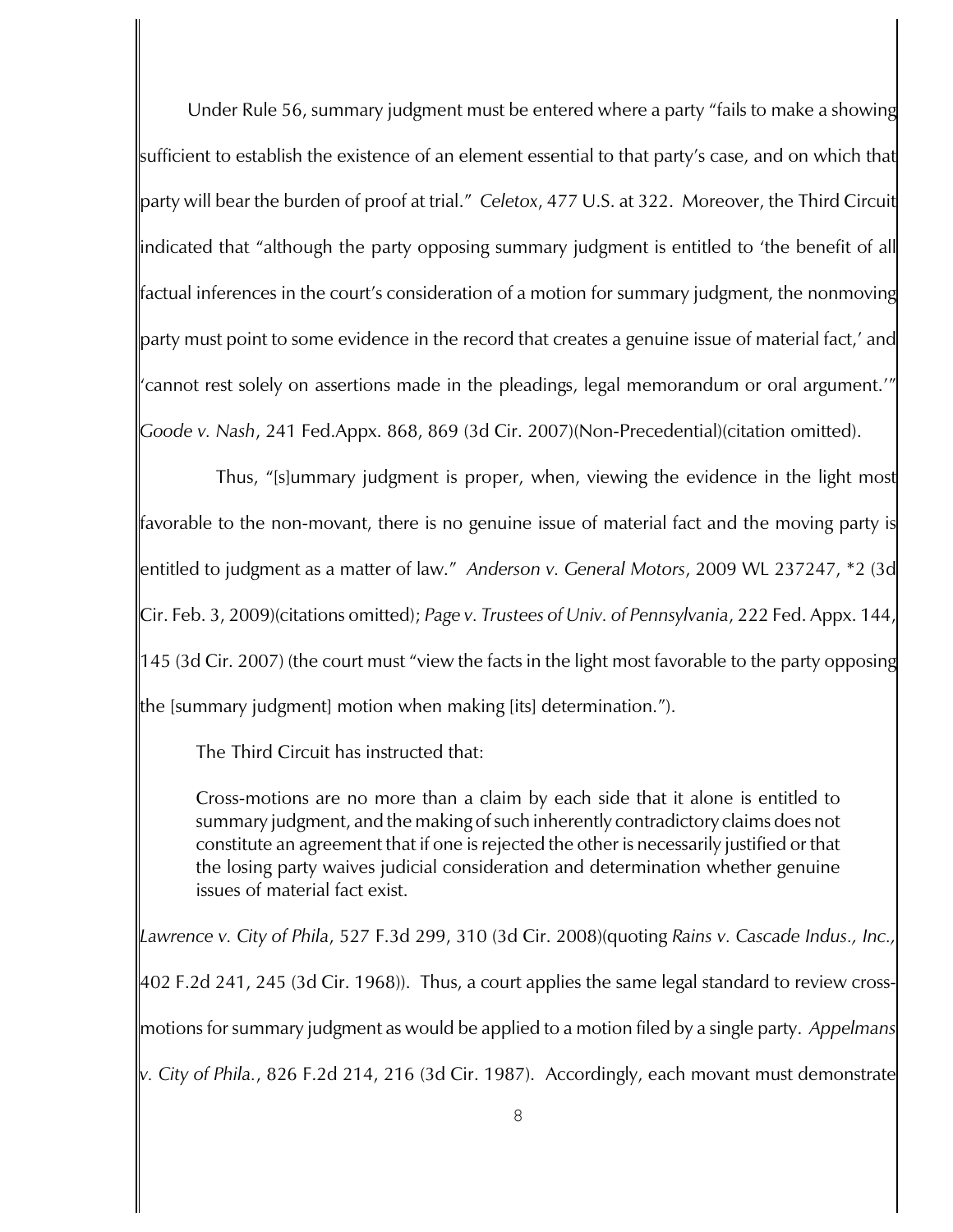that no genuine issue of material fact exists; if both parties fail to carry their respective burdens, the court must deny the motions. *Facenda v. N.F.L. Films, Inc.*, 542 F.3d 1007, 1023 (3d Cir. 2008).<sup>2</sup>

# *B. MATERIAL FACTS*

Defendant SHA is a public housing authority organized under the laws of the Commonwealth of Pennsylvania. (Doc. 41, ¶2). SHA employee Michele T. Moyer was initially handling Plaintiff's port-in request. (Doc. 41, ¶12). Ms. Moyer was separated from her employment in or about October or 2012. (*Id.*). Ronald A. Miller is the executive director of Defendant SHA, and prior to her separation, was Ms. Moyer's immediate supervisor. (*Id.*). Executive Director Miller took over Ms. Moyer's responsibility to oversee Plaintiff's port-in request until a replacement was hired in November 2012.<sup>3</sup> (ld.).

Plaintiff and her family participated in the Section 8 HCV program administered by HHA through June 30, 2012. (Doc. 41, ¶1, Doc. 44, ¶1). Thereafter, Plaintiff moved from Harrisburg, Pennsylvania, to the city of Shamokin and entered into a lease for an apartment located at 401 S.  $5^{\text{th}}$  Street, Shamokin, Pennsylvania, where she continues to reside.<sup>4</sup> (Doc. 44 ¶3). Plaintiff

<sup>&</sup>lt;sup>2</sup>"Material facts" are those which might affect the outcome of the suit. Justofin v. *Metropolitan Life Ins. Co.*, 372 F.3d 517, 521 (3d Cir. 2004).

<sup>&</sup>lt;sup>3</sup> In its opposition to Plaintiff's statement of undisputed material facts, Defendant SHA asserts that the facts related to Ms. Moyer's separation, Executive Director Miller's supervisory authority and responsibilities as Executive Director are not relevant to any claim or defense in this action. (Doc. 47, ¶12). Defendant SHA did not indicate whether the facts themselves were disputed or not disputed.

<sup>&</sup>lt;sup>4</sup>In her response to Defendant SHA's statement of material facts, Plaintiff "qualified" Defendant SHA's recitation of this fact by asserting that she did not move to Shamokin, Pennsylvania, until late August 2012, as is reflected by the address used in correspondence exchanged between the parties regarding the issuance of a search voucher in August 2012. (Doc. 49, ¶ 3; *see also* Doc. 49-5).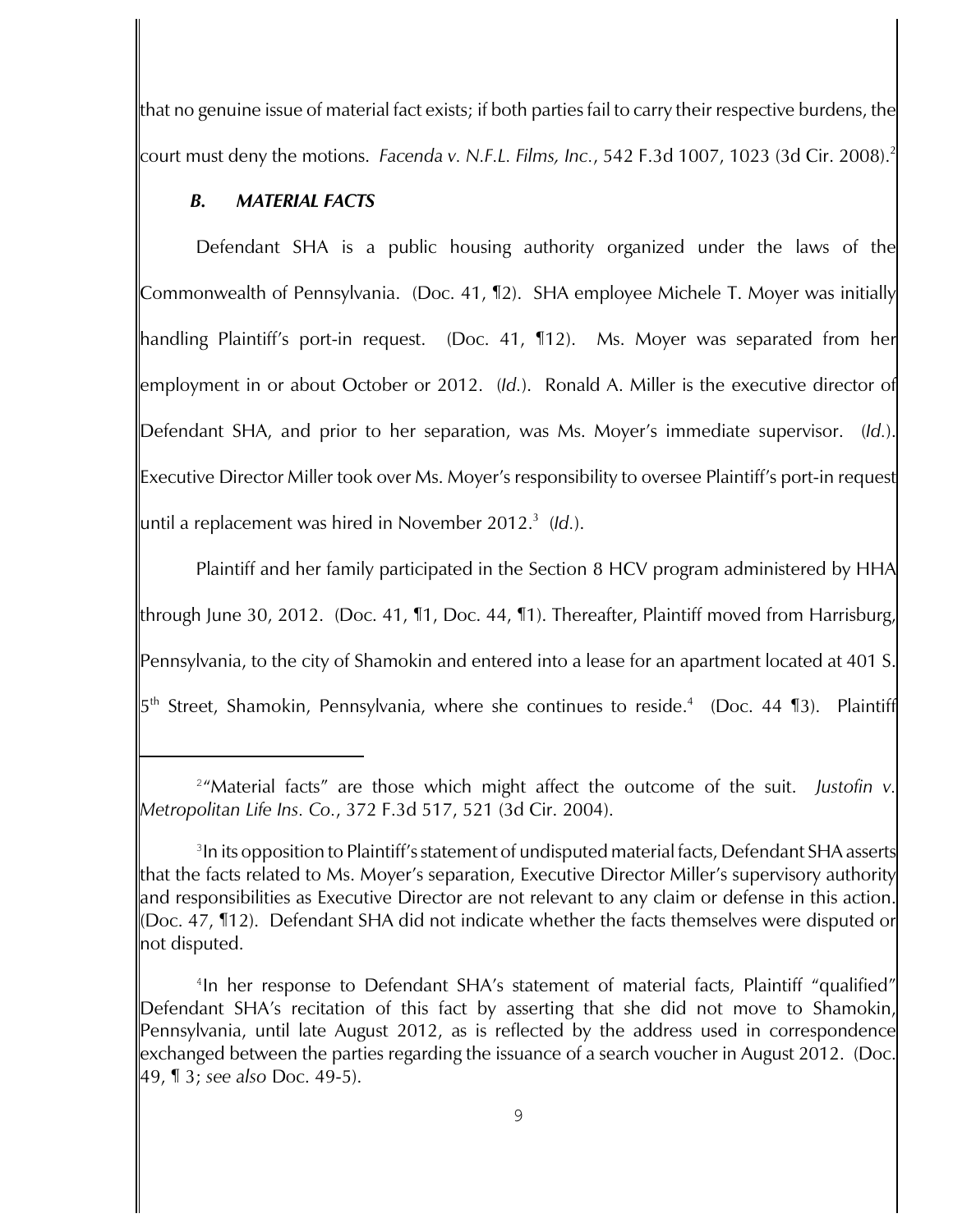attempted to obtain housing assistance from Defendant SHA by "porting" her voucher from HHA to Defendant SHA. (Doc. 44, ¶4). On July 24, 2012,Defendant SHA received a pre-port inquiry regarding a three-bedroom voucher sent by HHA on Plaintiff's behalf. (Doc. 41, ¶4; *see also* Doc. 41-6). In its response, Defendant SHA provided its current payment standards, and reported that its current policy was to absorb incoming portabilities. (Doc. 41-6). Thereafter, HHA submitted two sets of portability paperwork on Plaintiff's behalf. (Doc. 44, ¶4). The first submission, received by Defendant SHA on July 24, 2012, sought to port Plaintiff's HHA voucher for a three-bedroom unit to accommodate a four-person household. (Doc. 44, ¶5; *See also* Doc. 45-2). The second submission, received by Defendant SHA on August 9, 2012, sought to port Plaintiff's HHA voucher for a two-bedroom unit to accommodate a three-person household. (Doc. 44, ¶6; *see also* Doc.  $45-3)$ .

On August 24, 2012, Defendant SHA issued a search voucher to Plaintiff for a threebedroom unit. (Doc. 41, ¶6; Doc. 44, ¶9; *see also* Docs. 41-8 & 45-4). On the same date, Plaintiff <sup>5</sup> completed a "Request for Tenancy Approval" form which identified her target dwelling at 401 S. 5th Street, Shamokin, Pennsylvania; she then tendered the completed form to Defendant SHA. (Doc. 41, ¶7; *see* Doc. 41-10). Defendant SHA scheduled, but did not complete, an inspection

<sup>&</sup>lt;sup>5</sup>In its statement of facts, Defendant SHA stated that the August 24, 2012, search voucher was issued based on HHA's first submission of portability paperwork which sought a three-bedroom unit to house four people. (Doc. 44, ¶9). In her response to Defendant SHA's statement of facts, Plaintiff objects that the August 24, 2012, voucher was issued in response to the first submission of portability paperwork. (Doc. 49, ¶9). In support of her position, she cites to evidence which shows that Defendant SHA was in possession of Plaintiff's corrected portability paperwork on August 9, 2012, approximately two weeks before the voucher was issued. (*See* Doc. 45-3).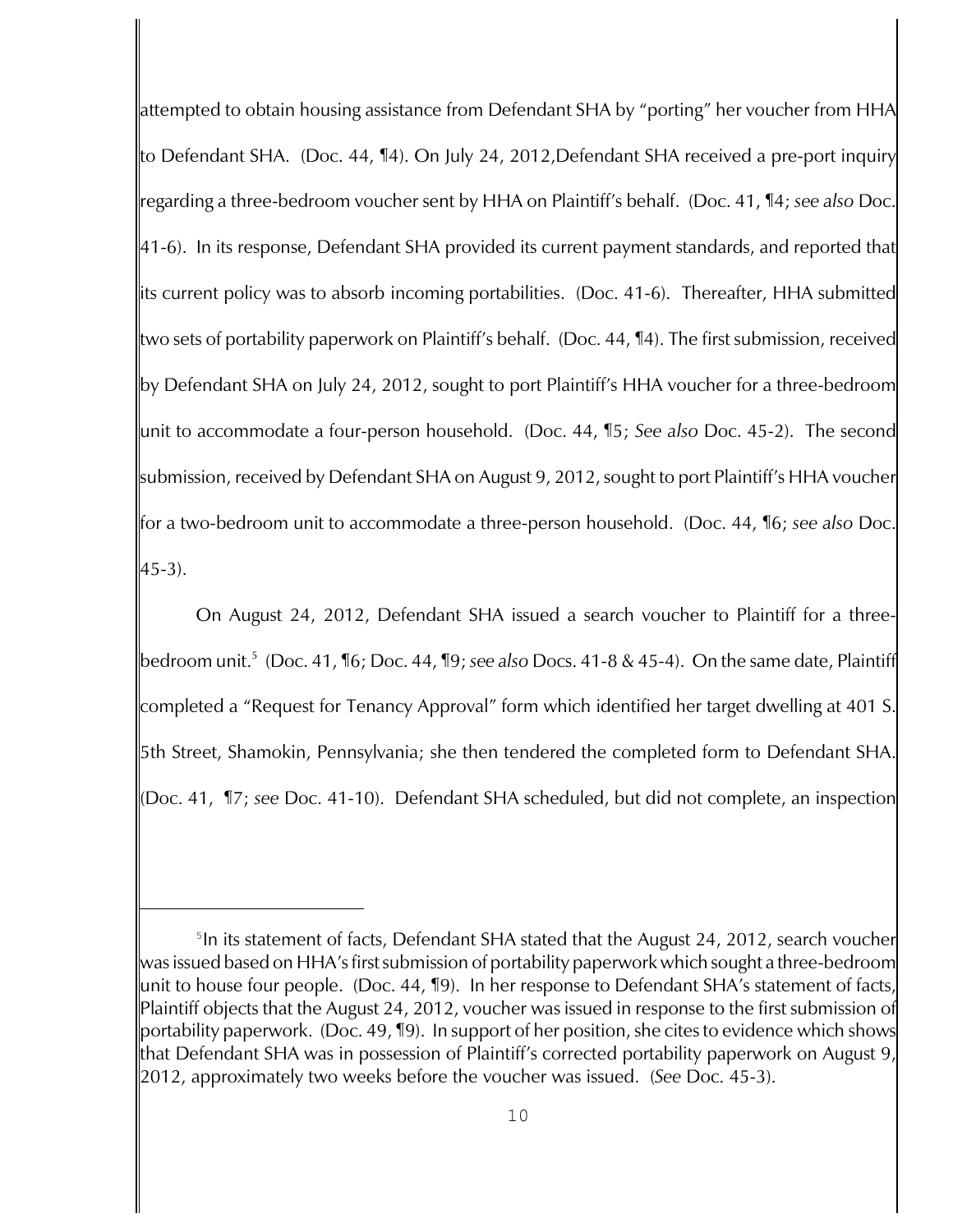of the target dwelling. $^6$  (Doc. 41, ¶8).

On September 5, 2012, Plaintiff received notice that Defendant SHA could not provide her with a subsidy based on a report that Plaintiff's adult son was living in her household in violation of SHA policy; this notice provided Plaintiff with an opportunity to schedule an informal hearing.<sup>7</sup> (Doc. 41, ¶10; *see also* Doc. 41-13). Plaintiff requested, and was granted, an informal hearing which took place on October 9, 2012.<sup>8</sup> (Doc. 41, 111). On October 17, 2012, Plaintiff received a letter from Defendant SHA, signed by Executive Director Ronald A. Miller, stating that its decision to deny payment of her housing subsidy, or terminate assistance, due to the presence of an illegal occupant in her household was based on incorrect information.<sup>9</sup> (ld.; see Doc. 41-14).

Sometime thereafter, Defendant SHA decided that Plaintiff's household did not qualify for the three-bedroom unit that had been initially authorized by the August 2012 search voucher.<sup>10</sup> (Doc. 44, ¶13). Defendant SHA also determined that Plaintiff's income, as reported by HHA,

<sup>&</sup>lt;sup>6</sup>In its opposition to Plaintiff's statement of material facts, Defendant SHA does not dispute that an inspection was scheduled and not completed, but contends that this is not a material fact. (Doc. 47 ¶8).

 $\textsuperscript{7}$  In its opposition to Plaintiff's statement of material facts, Defendant SHA does not dispute that such a notice was sent, but disputes that it is a material fact. (Doc. 47, ¶10).

<sup>&</sup>lt;sup>8</sup>In its opposition to Plaintiff's statement of material facts, Defendant SHA does not dispute the date of the hearing, but does dispute that it is material fact. (Doc. 47, ¶11).

 $^{\circ}$ In its opposition to Plaintiff's statement of material facts, Defendant SHA does not dispute the October 17, 2012, decision as described by Plaintiff, but does dispute that it is a material fact. (Doc. 47, ¶11).

 $10$ In her opposition to Defendant SHA's statement of facts, Plaintiff disputes Defendant SHA's representation as stated. Plaintiff clarifies that she received no notification of any decision by Defendant SHA that Plaintiff's three-person household did not qualify for a three-bedroom unit under the PHA subsidy standards, and was not provided an opportunity to contest this decision. (Doc. 49, ¶13).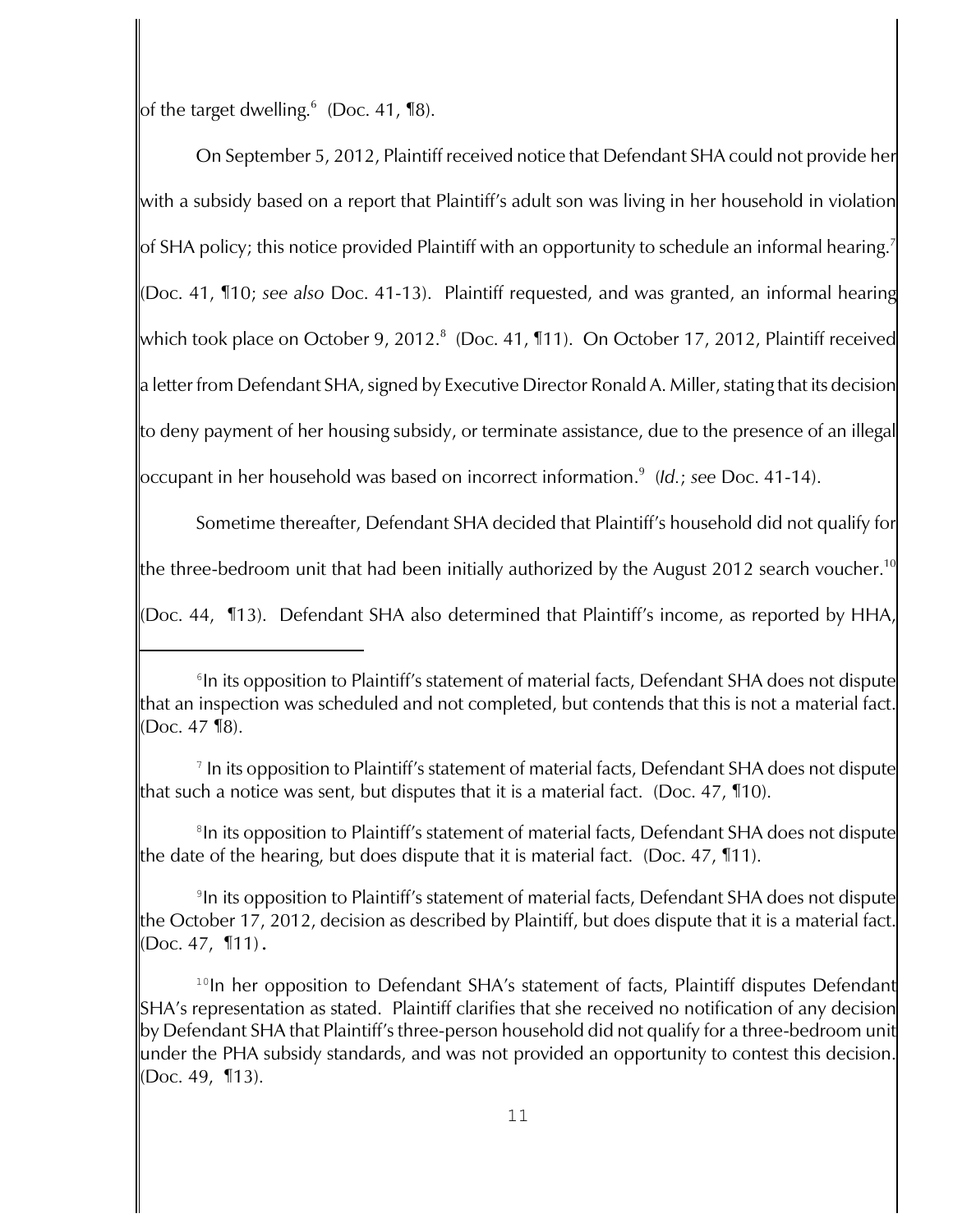would result in a \$0 subsidy amount. (Doc. 44, ¶14). On April 2, 2013, Plaintiff received written notification from Defendant SHA, signed by Executive Director Miller, that the computation of her total tenant payment exceeded the fair market rent payment standards of Northumberland County, thus would result in a \$0 subsidy. (Doc. 49 , ¶14(b); Doc. 45-10). This notification did not provide any procedural mechanism for Plaintiff to contest Defendant SHA's decision. (Doc. 45-10).

Prior to filing this action, Plaintiff submitted several complaints to HUDregarding Defendant SHA's administration of her voucher. (Doc. 41, ¶16; Doc. 44, ¶15). As a result, the Director of the Office of Public Housing ("Director") exchanged several letters with the Executive Director of SHA. (Doc. 41, ¶16; Doc. 44, ¶¶ 16, 18; Doc. 41-22). In correspondence dated February 5, 2013, April 11, 2013, and May 10, 2013, after reviewing the reasons Defendant SHA gave in support of its decision to revoke Plaintiff's search voucher, the Office of Public Housing Director ordered that Defendant SHA immediately reissue Plaintiff's voucher, and informed Defendant SHA that sanctions could be a possible consequence for a public housing authority's persistent failure to comply with program regulations; however, no such sanction was ever realized. (Doc. 41, ¶16; Doc. 47, ¶16; Doc. 41-22). In its letter dated April 11, 2013, the Office of Public Housing Director agreed with Defendant SHA that a HAP contract could not be signed for a unit where the tenant payment was greater than gross rent, but informed Defendant SHA that this issue could be properly handled by: (1) issuing a letter to Plaintiff informing her of the gross rent for the unit she selected; and (2) informing Plaintiff that her voucher would be terminated if she decided to rent a unit where her tenant payment was greater than gross rent. (Doc. 44, ¶19; Doc. 41-22).

On February 11, 2013, Plaintiff filed a *pro se* complaint with the PHRC alleging racial discrimination by Defendant SHA. (Doc. 44, ¶15). After investigating Plaintiff's allegations, the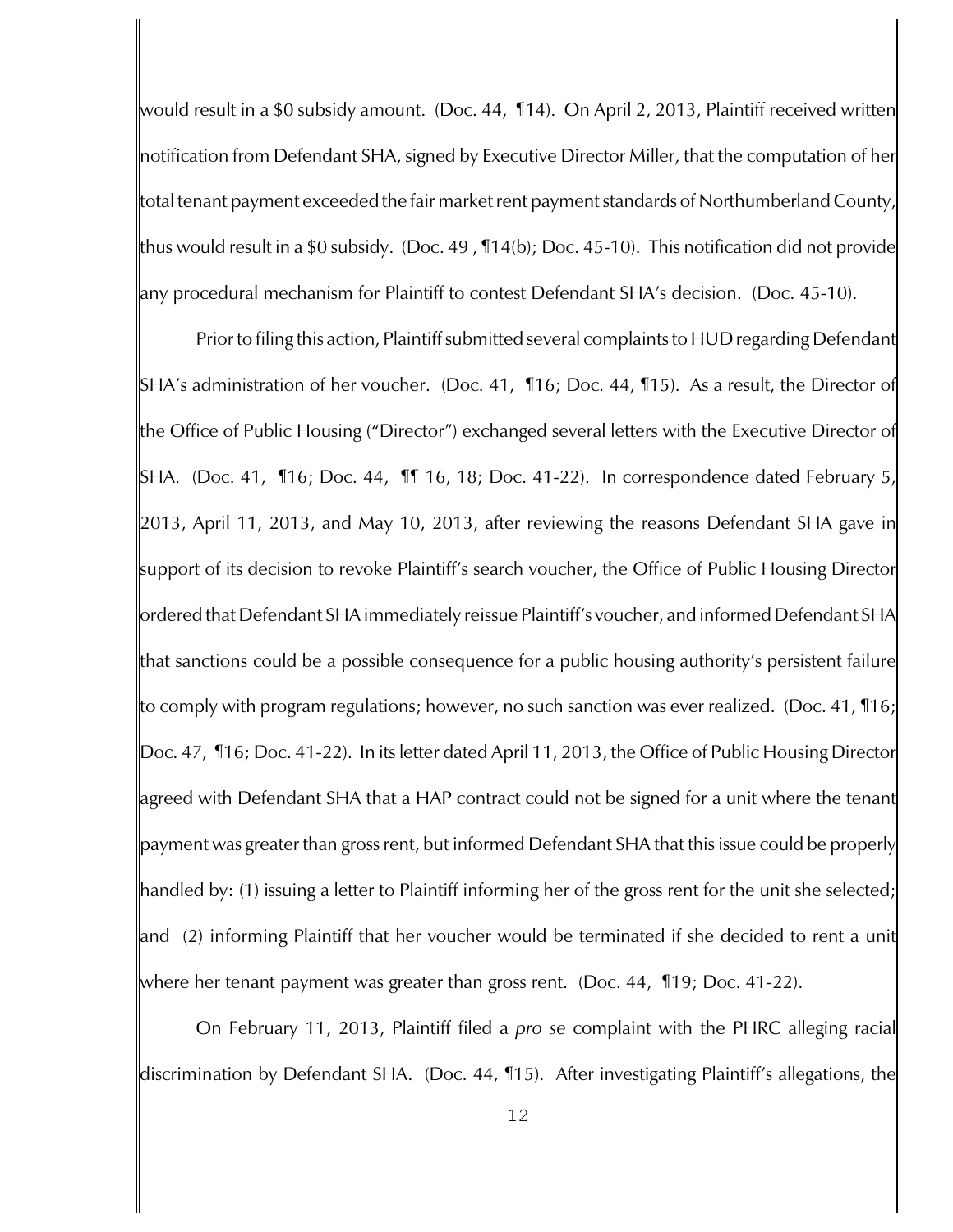PHRC determined that Plaintiff's complaint should be dismissed. (Doc. 44, ¶17).

On September 20, 2013, after the commencement of this action, Plaintiff received a "Notice of Termination of Section 8 Rental Assistance" from Defendant SHA which explained why the search voucher issued in August 2012, should not have been processed and advised her of her right to request an informal hearing pursuant 20 C.F.R. §982.555. (Doc. 41, ¶15; Doc. 41-20). Plaintiff rejected this offer for an informal hearing. (Doc. 44, ¶27).

Defendant SHA has provided a Housing Authority Query Report dated February 19, 2014, which reflects that Plaintiff's status in the HCV program changed to "Code 6" or "end of participation" effective June 30, 2012. (Doc. 47-1). Plaintiff has provided a Housing Authority Query Report dated February 27, 2014, which reflects that Plaintiff's status in the HCV program changed to "Code 5" or "portability-move out" effective June 30, 2012. (Doc. 52-1).

### **IV. CROSS-MOTIONS FOR SUMMARY JUDGMENT DISCUSSION.**

In a § 1983 civil rights action, the Plaintiff must prove the following two essential elements: (1) that the conduct complained of was committed by a person acting under color of state law; and (2) that the conduct complained of deprived the Plaintiff of rights, privileges or immunities secured by the law or the Constitution of the United States. *Kost v. Kozakiewicz*, 1 F. 3d 176, 184 (3d Cir. 1993)(quoting *Parratt v. Taylor*, 451 U.S. 527, 535(1981) *overruled on other grounds by Daniels v. Williams*, 474 U.S. 327 (1986)). Thus, "§1983 authorizes an injured Plaintiff to assert a claim for relief against a person who violated the Plaintiff's federally protected rights while acting under color of state law." *Swift v. McKeesport Housing Auth*., 726 F.supp.2d 559, 571 (W.D.Pa. 2010).

 When analyzing a §1983 claim alleging a state actor's failure to accord appropriate levels of procedural due process, under the second element discussed above, the Court's inquiry is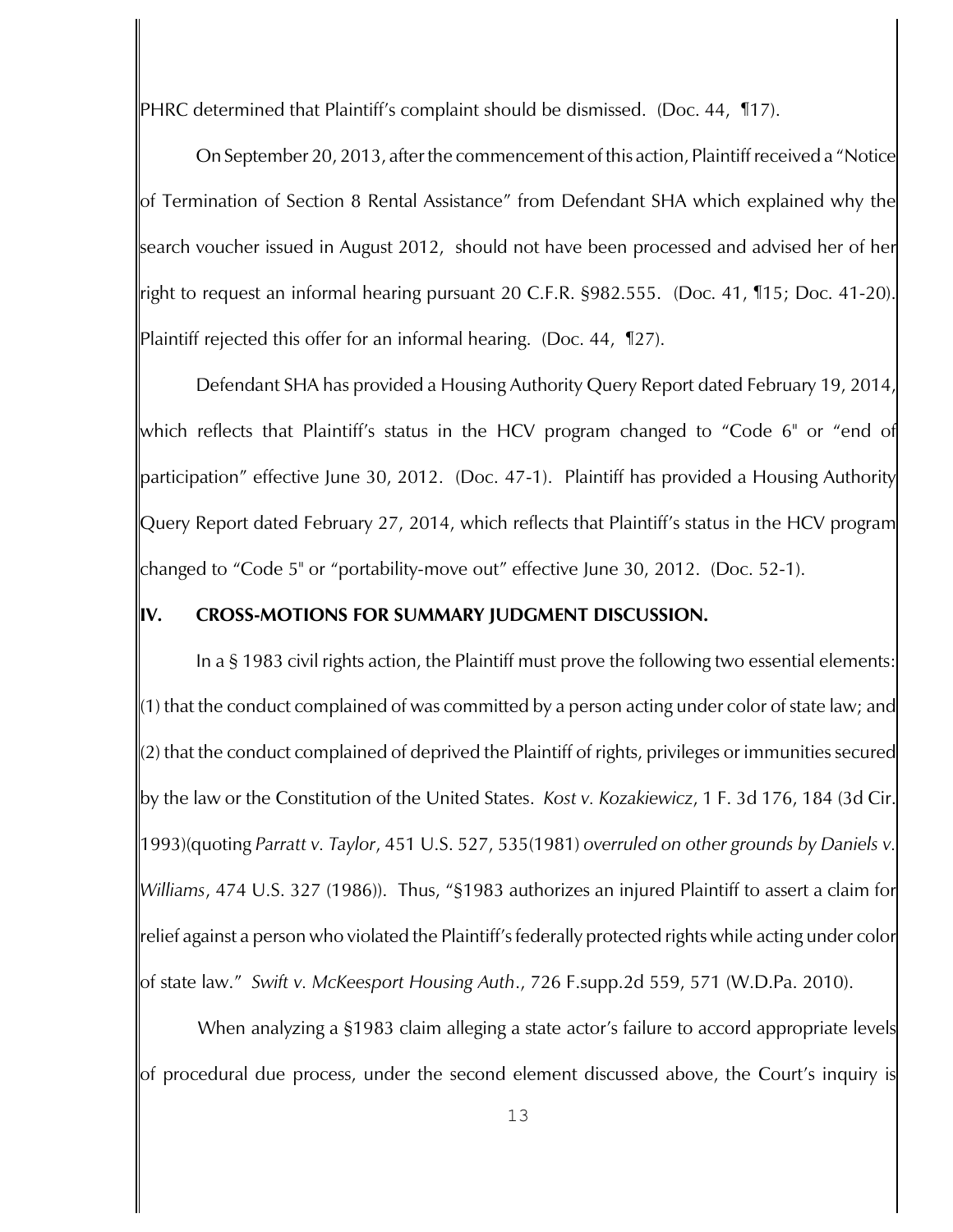twofold. First, the Court must determine whether the asserted interest is encompassed within the Fourteenth Amendment's protection of life, liberty, or property; if so, the Court must then consider whether the procedures available provided Plaintiff with adequate due process. *Alvin v. Suzuki*, 227 F.3d 107, 116 (3d Cir. 2000); *Swift v. McKeesport Housing Auth*., 726 F.Supp.2d at 574. "In order to state a claim for failure to provide due process, a Plaintiff must have taken advantage of the processes that are available to him or her, unless those processes are unavailable or patentlyinadequate." *Alvin v. Suzuki*, 227 F.3d at 116.

# **1. THERE IS NO GENUINE ISSUE OF MATERIAL FACT AS TO WHETHER PLAINTIFF HAD A VALID PROPERTY INTEREST IN HER SECTION 8 VOUCHER ON JULY 24, 2012**

The Fourteenth Amendment provides that the State may not "deprive any person of life, liberty, or property without due process of law." U.S. Const. amend. XIV. A procedural due process claim under the Fourteenth Amendment has two steps. *Zehner v. Pa. Board of Probation and Parole, et al.*, 2014 WL 1235998, \*3 (W.D.Pa.)(citing *Board of Regents of State Colleges v. Roth*, 408 U.S. 564, 571 (1972)); *see also Alford v. Pa. Dept. of Corrections*, 2014 WL 310100, \*2 (M.D.Pa.

Jan. 28, 2014)(citations omitted).

In *Zehner*, 2014 WL 1235998, \*3, the Court stated:

"First, the court must determine whether there exists a liberty or property interest which has been interfered with by the state. *Kentucky Dept. of Corr. v. Thompson*, 490 U.S. 454, 460, 109 S.Ct. 1904, 104 L.Ed.2d 506 (1989) (citing *Board of Regents*, 408 U.S. at 571). Second, and if and only if a petitioner establishes the existence of a protected interest, the court must examine whether the procedures attendant upon that deprivation were constitutionally sufficient. *Id.* (citing *Hewitt v.* Helms, 459 U.S. 460, 472, 103 S.Ct. 864, 74 L.Ed. 2d 675 (1983))."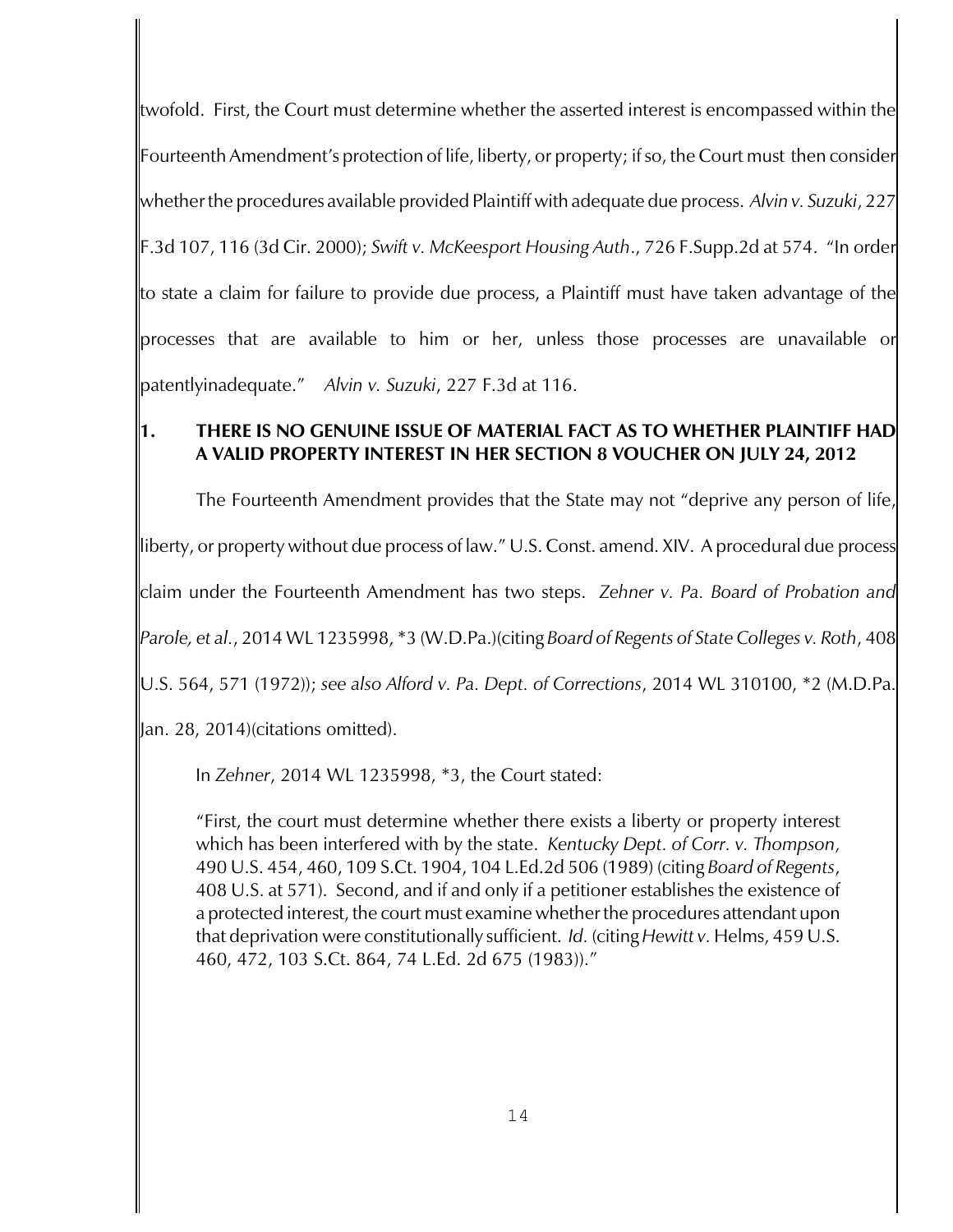Property interests are created, and their dimensions defined, by the existing rules of understandings that stem from an independent source – such as state law rules or understandings that secure certain benefits and support claims of entitlement to those benefits. *Bd. of State Colleges v. Roth*, 408 U.S. 564, 577 (1972). To have a property interest in a benefit, such as a Section 8 rent subsidy voucher, an individual must have more than an abstract need or desire for it. *Id.* Instead, the individual must have a legitimate claim of entitlement to it. *Id.* 

The Court in *Swift v. McKeesport Housing Auth*., 726 F.Supp.2d at 574, stated, "Plaintiff's Section 8 voucher, like welfare benefits, is a property interest for purposes of due process." (citation omitted). In determining whether a Plaintiff has been deprived of her property sans due process "it is necessary to ask what process the State provided, and whether it was constitutionally adequate." *Zinermon v. Burch*, 494 U.S. 113, 126, 110 S.Ct. 975 (1990). "[A] pre-deprivation hearing is generally required before a state seizes a person's property ... ." *Swift v. McKeesport Housing Auth*., 726 F.Supp.2d at 574 (quoting *Revell v. Port Auth. of N.Y. & N.J.*, 598 F.3d 128, 138 (3d cir. 2010)).

In the present case, Plaintiff Everett asserts that, as a "participant" of the Section 8 HCV program, she had a valid property interest when she sought to "port" her voucher to Shamokin. Defendant SHA asserts that Plaintiff's participation in the Section 8 HCV program ended on June 30, 2012, thus she was an "applicant," rather than a "participant," in the Section 8 HCV program when she submitted her "port-in" request to Shamokin. Therefore, Defendant SHA contends that Plaintiff had no valid property interest in her *expired* Section 8 voucher.

Plaintiff supports her assertions that she had a valid property interest at stake by pointing out that an HA Query Report performed in October 2013, and, most recently, on February 27,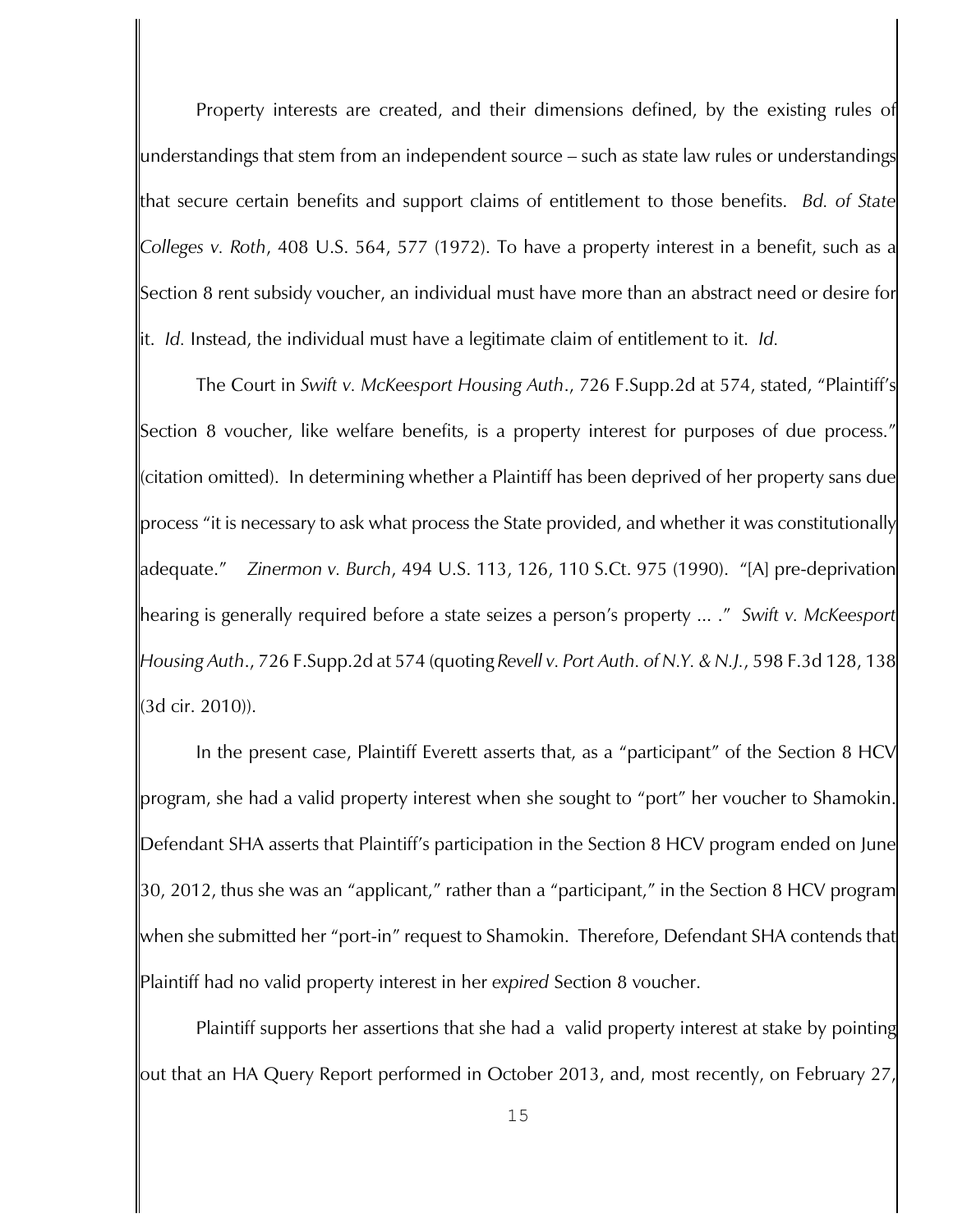2014, reflects that her voucher had a "portability" or "move out" status. (Doc. 49-2, Doc. 52-1). Plaintiff also point to the Affidavit of Cheryl A. Hawk, an employee of HHA, who reported that on June 5, 2012, before the cessation of subsidy payments on June 30, 2012, HHA properly issued Plaintiff "port vouchers." In March 2014, as discussed above, Ms. Hawk completed a second Affidavit (Doc. 53-3) which is the subject of Plaintiff's Motion for Leave to file Supplemental Affidavit. (Doc. 53). As mentioned, the Court will grant Plaintiff's Doc. 53 Motion, and will consider Ms. Hawk's Supplemental Affidavit. (Doc. 53-3). In her Supplemental Affidavit, Ms. Hawk explained that the duration of "port vouchers" typically extends beyond periods of payment of subsidy so that a person has ample time to find another landlord willing to accept payment of subsidy under the HCV program and, to allow for the negotiation and execution of a HAP contract between the landlord and Housing Authority. (Doc. 53-3). Ms. Hawk also explained that at the time Plaintiff's initial and amended port requests were received by Defendant SHA, Plaintiff was, and thereafter remained, a "participant" of the Harrisburg Housing Authority's HCV program seeking to move with subsidy. (*Id.*). Furthermore, the Court notes that the written "Notification of Termination of Section 8 Rental Assistance" that Defendant SHA sent to Plaintiff in September 2013, three (3) months after the instant Complaint was initiated in this federal Court, states that Plaintiff had a "right to an informal hearing pursuant to the procedures set forth in 24 C.F.R. §982.555," a HUD regulation which Defendant admits, pertains only to "participant families." (Doc. 45-14).

In support of its position that Plaintiff had no valid property interest in her "expired" Section 8 voucher, Defendant SHA points to an HA Query, generated in February 19, 2014, which reflects that Plaintiff's participation in the Section 8 HCV program ended effective June 30, 2012. (Doc.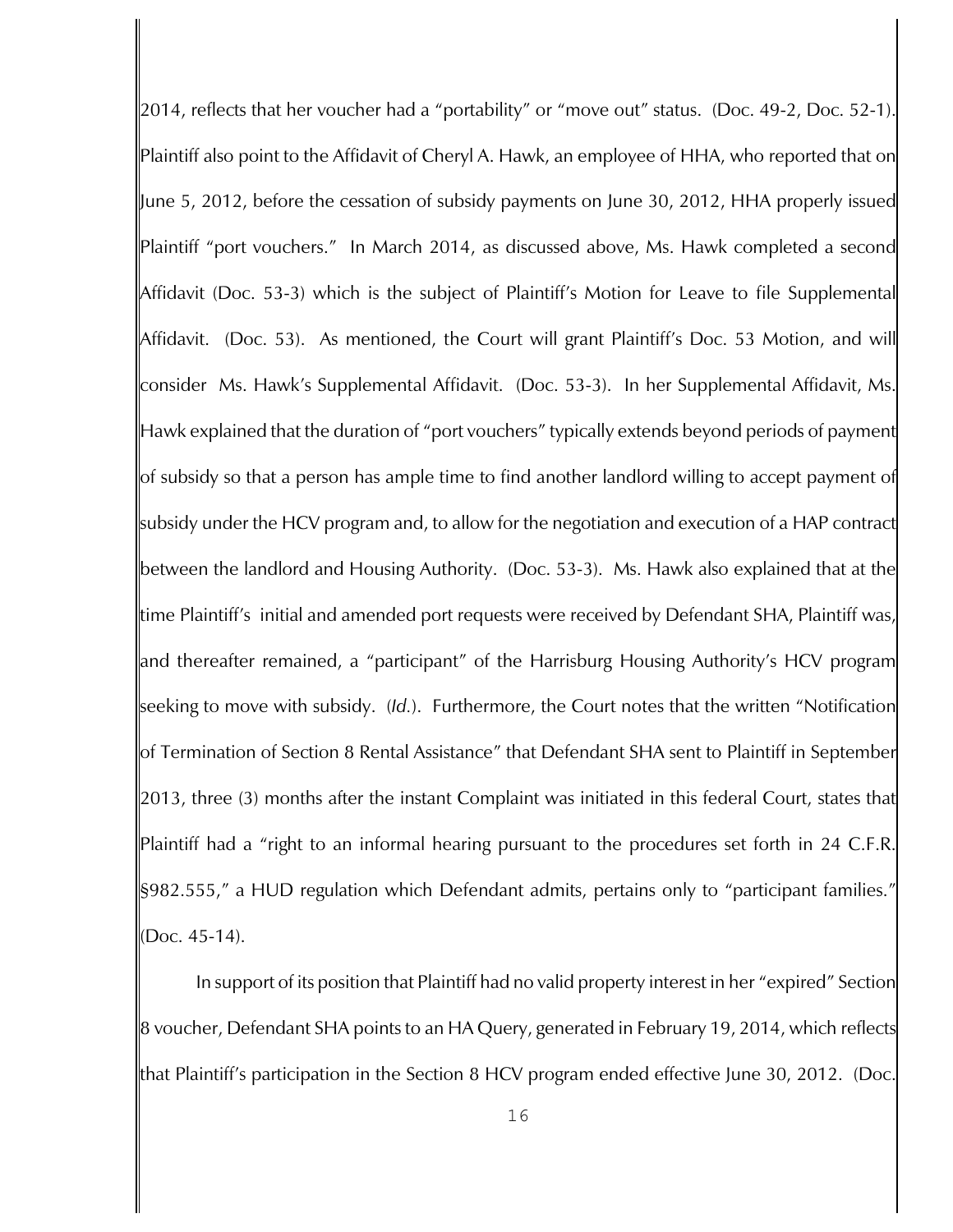47-1).

Because the parties have each provided some measure of evidence to support their diametrically opposed positions on the issue of whether Plaintiff was a "participant" in the Section 8 voucher program as of July 24, 2012, the Court finds that an issue of fact exists as to whether Plaintiff was a "participant" at that time. The Court now turns to the question of whether this issue of fact is material to the determination of whether Plaintiff had a valid property interest in her Section 8 voucher as of July 24, 2012.

As stated, Defendant SHA contends that Plaintiff was an "applicant" of the Section 8 HCV program, rather than a "participant" as of July 24, 2013, because its most recent HA Query reflected that Plaintiff's voucher had expired on June 30, 2012. Neither party disputes that a "participant" in a Section 8 rent subsidy voucher program has a valid property interest in their voucher. As stated above, a Section 8 voucher "is a property interest for purposes of due process." *Swift v. McKeesport Housing Auth*., 726 F.Supp.2d at 574. However, Defendant SHA contends that, unlike a participant, an "applicant" does not have a valid property interest in a Section 8 voucher. Though the Third Circuit has not issued a dispositive ruling on this issue, it did, on one occasion, affirm a district court decision that the Fourteenth Amendment due process rights of Section 8 applicants deemed ineligible to receive assistance under an arrearage policy were adequately protected by notice and hearing provisions of that policy. *See Vandermark v. Housing Auth. of the City of York*, 663 F.2d 436, 442 (3d. Cir. 1981). The Seventh Circuit has construed *Vandermark* as a tacit recognition by the Third Circuit of the existence of a valid property interest for applicants under a Section 8 program. *See Eidson v. Price*, 745 F.2d 453, 461 n. 6 (7th Cir, 1984). This approach was also embraced by the District of New Jersey in *Baldwin v. Housing Auth.*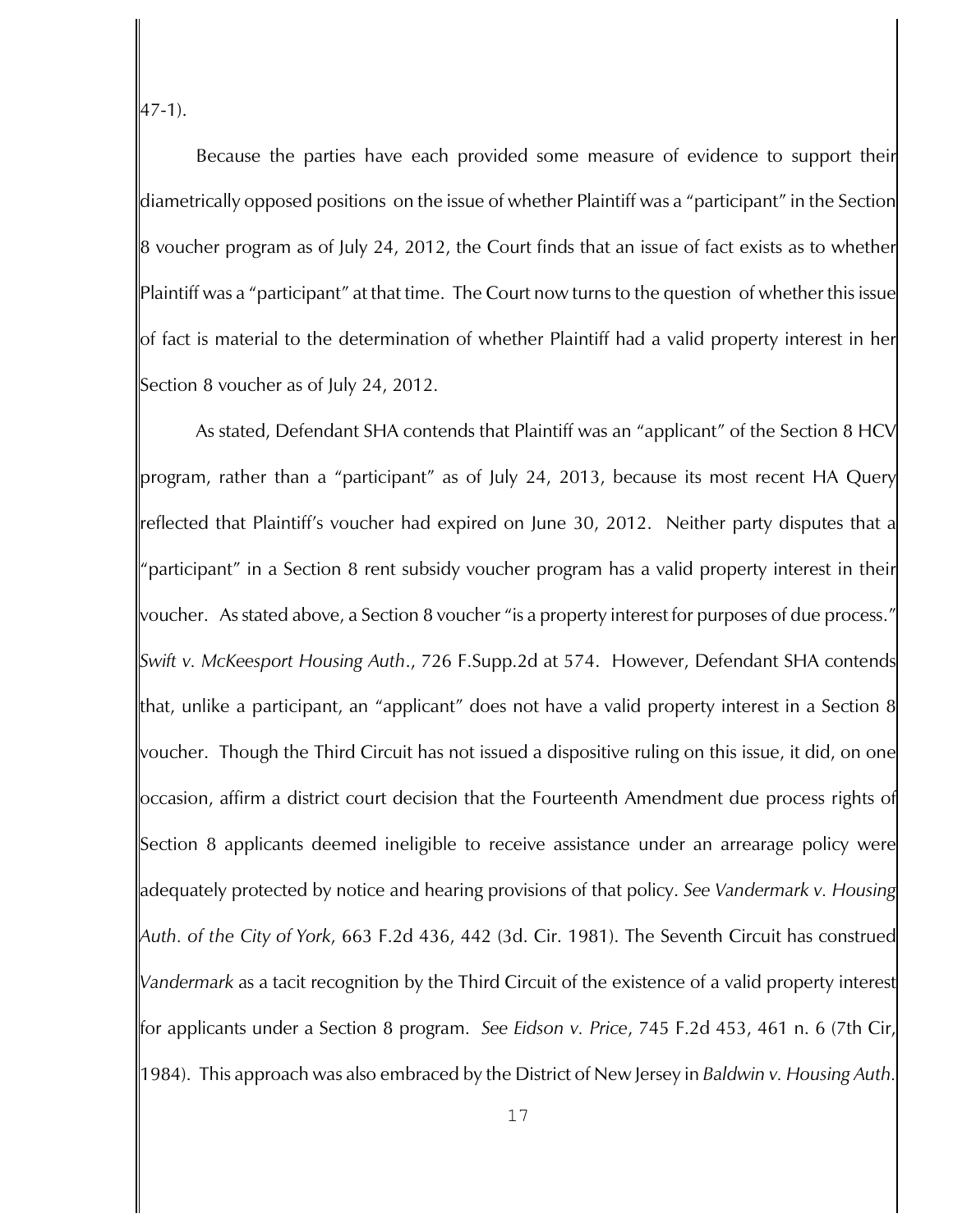*Of City of Camden, NJ*. 278 F.Supp.2d 365, 378 (D.N.J. 2003)(finding that a rejected applicant of the HCV program has a sufficient property interest in his or her receipt of federal vouchers to support a Fourteenth Amendment procedural due process claim against a public housing authority for the violation of his or her rights where his or her application for eligibility is denied). Bearing these principles in mind, the Court finds that, as a matter of law, Plaintiff Everett would have a sufficient property interest in a Section 8 rent subsidy voucher as either a "participant" or "applicant." Therefore, any dispute of fact as to whether Plaintiff Everett was an "applicant" or "participant" is not material to the determination of whether she had a protected property interest in a Section 8 rent subsidy voucher.

# **2. THERE IS A GENUINE ISSUE OF MATERIAL FACT AS TO WHETHER PLAINTIFF WAS PROVIDED "PROMPT" NOTIFICATION AND AN OPPORTUNITY FOR MEANINGFUL REVIEW OF DEFENDANT SHA'S DECISION TO TERMINATE OR DENY HER RENT SUBSIDY**

Defendant SHA argues that Plaintiff's claim that she was denied meaningful review of Defendant SHA's decision to deny or terminate assistance under the HCV program fails for two reasons. First, Defendant asserts that, as an "applicant," Plaintiff Everett was not entitled to an informal hearing under the HUD regulations. Second, Defendant SHA argues that Plaintiff is precluded from prevailing on her due process claim because she did not avail herself of Defendant SHA's offer of an informal hearing in its September 20, 2013 notice of termination, and because she received adequate process review of her claims when she requested a HUD inquiry.<sup>11</sup>

 $11$ The Court finds Defendant SHA's assertion that Plaintiff's PHRC complaint and request for HUD intervention were adequate post-deprivation remedies to be unpersuasive as neither of these avenues were consistent with the post-deprivation procedures outlined in the HUD regulations and, the due process violations alleged herein were not addressed during either proceeding.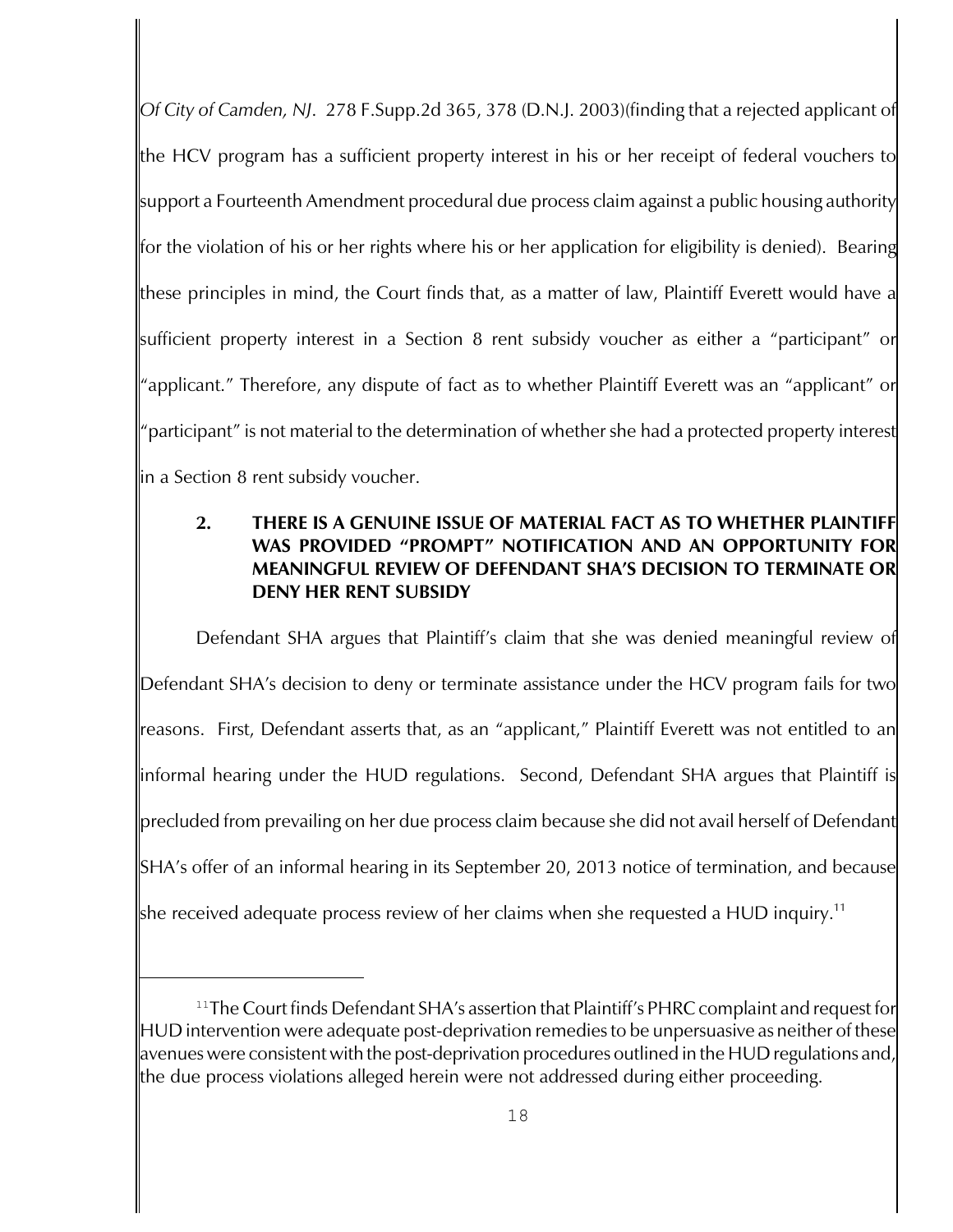As mentioned, in determining whether a Plaintiff has been deprived of her property without due process "it is necessary to ask what process the State provided, and whether it was constitutionally adequate." *Zinermon v. Burch*, 494 U.S. 113, 126, 110 S.Ct. 975 (1990). When a State deprives a person of his or her property, in some cases, "a statutory provision for a postdeprivation hearing, ... , satisfies due process." *Id.* at 128.

Pursuant to 24 C.F.R. §982.555, the PHA *must* give a participant family an opportunity for an informal hearing to consider whether the following PHA decisions relating to the individual circumstances of a participant family are in accordance with the law, HUD regulations, and PHA policies:

(i) A determination of the family's annual adjusted income, and the use of such income to compute the housing assistance payment.

(ii) A determination of the appropriate utility allowance (if any) for tenant-paid utilities from the PHA utility allowance schedule.

(iii) A determination of the family unit size under the PHA subsidy standards.

(iv) A determination that a certificate program family is residing in a unit with a larger number of bedrooms than appropriate for the family unit size under the PHA subsidy standards, or the PHA determination to deny the family's request for an exception from the standards.

(v) A determination to terminate assistance for a participant family because of the family's action or failure to act (see §982.552).

(vi) A determination to terminate assistance because the participant family has been absent from the assisted unit for longer than the maximum period permitted under PHA policy and HUD rules.

Furthermore, 24 C.F.R. §982.555(c) provides that with respect to paragraphs (i), (ii), and (iii),

the PHA must notify the participant family that they may *ask* for explanation of the basis for the

determination, and may request an informal hearing. 24 C.F.R. §982.555(c) also provides that,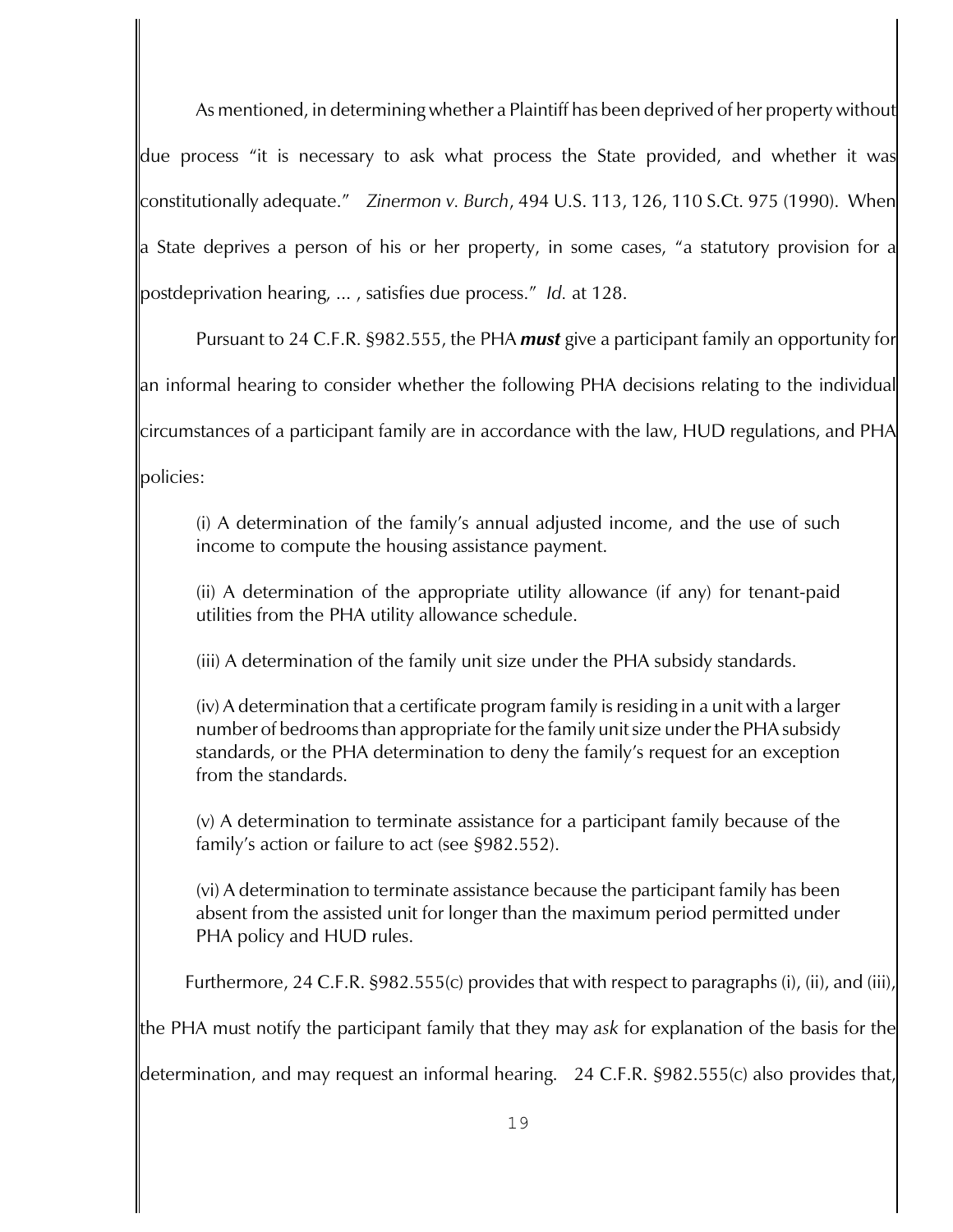with respect to paragraphs (iv), (v), and (vi), the PHA must provide prompt written notice to the family *containing* a brief statement of reasons for the decision, provide an opportunity to request and informal hearing and a deadline for any such request.

Pursuant to 24 C.F.R. §982.554(a), the PHA *must***:**

[G]ive an *applicant* for participation prompt notice of a decision denying assistance to the applicant. The notice must contain a brief statement of the reasons for the PHA decision. The notice must also state that the applicant may request an informal review of the decision and must describe how to obtain the informal review.

(emphasis added); *see also* 24 C.F.R. §982.5 ("Where part 982 [of Title 24 of the Code of Federal Regulations] requires any notice be given by the PHA to a family or the owner, the notice must be in writing.").

Plaintiff argues that there is no genuine dispute that Defendant SHA revoked her search voucher and terminated her Section 8 assistance, and failed to provide "timely" or "prompt" notification of its decision to do so, or an opportunity to request an informal hearing, as required pursuant to 24 C.F.R. §982.555(a) and C.F.R. §982.555(c)(2).On the other hand, Defendant SHA argues that there is no genuine dispute that Plaintiff was *not* a "participant" in HCV voucher program at the time Defendant SHA issued the search voucher, and therefore Plaintiff was not entitled to an informal hearing pursuant to 24 C.F.R. §982.555.

Defendant SHA's position regarding Plaintiff Everett's legal status under the HUD regulations appears to be a fluid concept. Defendant's confusion on this issue is highlighted by its own documents. In Defendant SHA's opposition to Plaintiff's motion for summary judgment, it takes the position that Plaintiff is a "voucher holder" as defined by 24 C.F.R. §982.4. (Doc. 48 p. 1-2). Next, in its own motion for summary judgment, Defendant SHA asserts that Plaintiff is an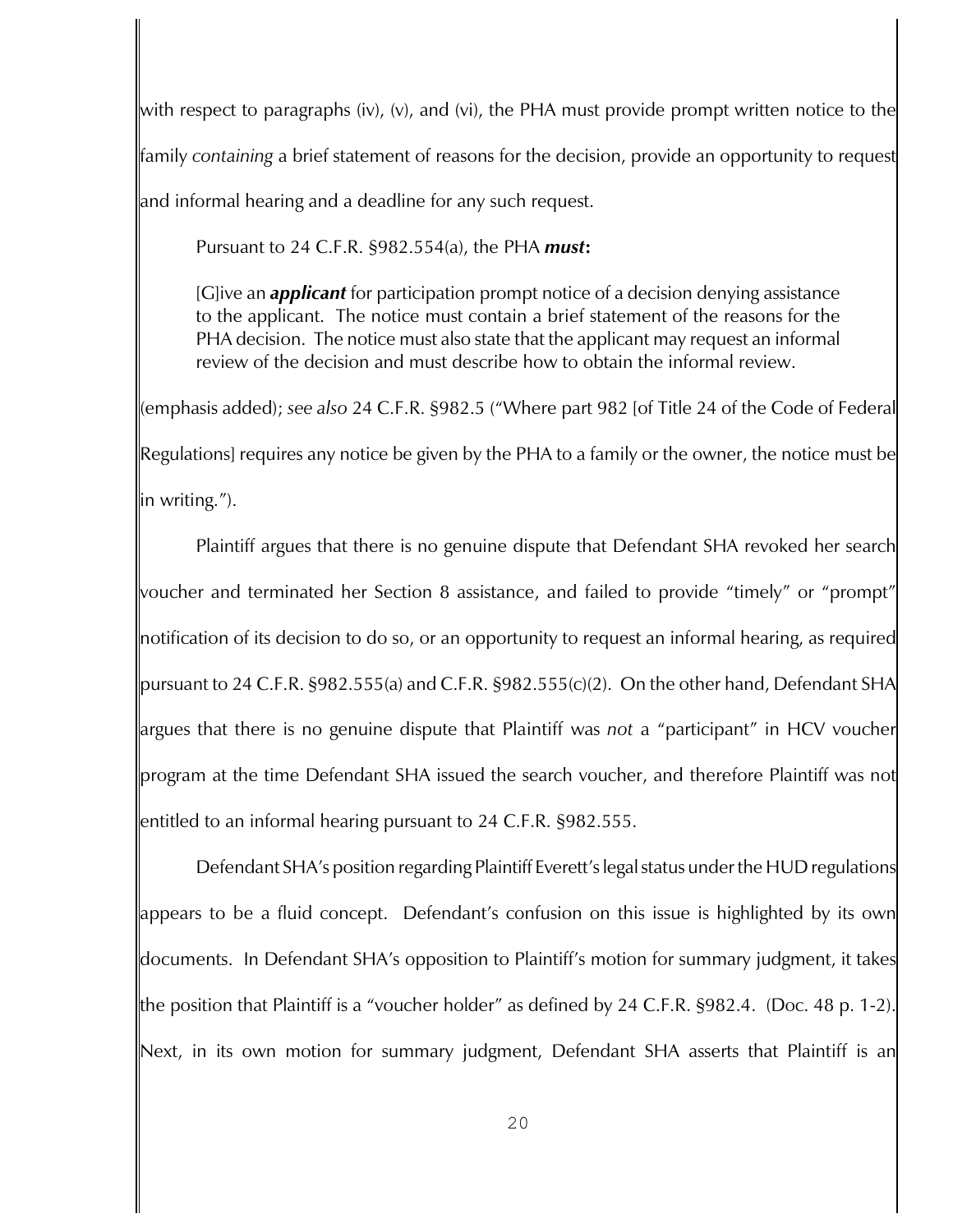"applicant" under the HUD regulations, and therefore is entitled to an informal review process pursuant to 24 C.F.R. §982.554. (Doc. 45 p. 8). Last, Defendant SHA appended a letter from Executive Director Miller to Plaintiff dated September 20, 2013, to its brief entitled "Notice of Termination of Section 8 Rental Assistance" wherein Miller advised Plaintiff of her right, as a participant, to an informal hearing under 24 C.F.R. §982.555. (Doc. 45-14).

Furthermore, even if Defendant SHA was correct in its assertion that Plaintiff was an applicant entitled to informal *review*, rather than participant, entitled to an informal *hearing*, there is no dispute that Plaintiff was entitled to prompt notification of Defendant SHA's decision to "deny" or "terminate" her assistance and an opportunity to request some post-decision review process as provided for in the HUD regulations.

Fourteen months after HHA submitted a portability request to Defendant SHA, and three months after the instant civil action was filed by Plaintiff in this federal Court, Defendant SHA did provide written notice to Plaintiff consistent with 24 C.F.R. §982.555(c)(2); this notice advised Plaintiff of her right to request an informal hearing within ten (10) days. (Doc. 45-14). To the extent Defendant argues that Plaintiff cannot prevail on her due process claim because she failed to avail herself of Defendant SHA's September 20, 2013 offer of a second administrative hearing, the Court disagrees.

"In procedural due process claims, the deprivation by state action of a constitutionally protected interest in 'life, liberty, or property' is not in itself unconstitutional; what is unconstitutional is the deprivation of such interest without due process of law."

*Burns v. Pa. Dept. of Corrections*, 544 F.3d 279, 283-84 (3d Cir. 2008)(quoting *Zinerman v. Burch*, 494 U.S. 113, 125 (1990)). For this reason, "a procedural due process violation is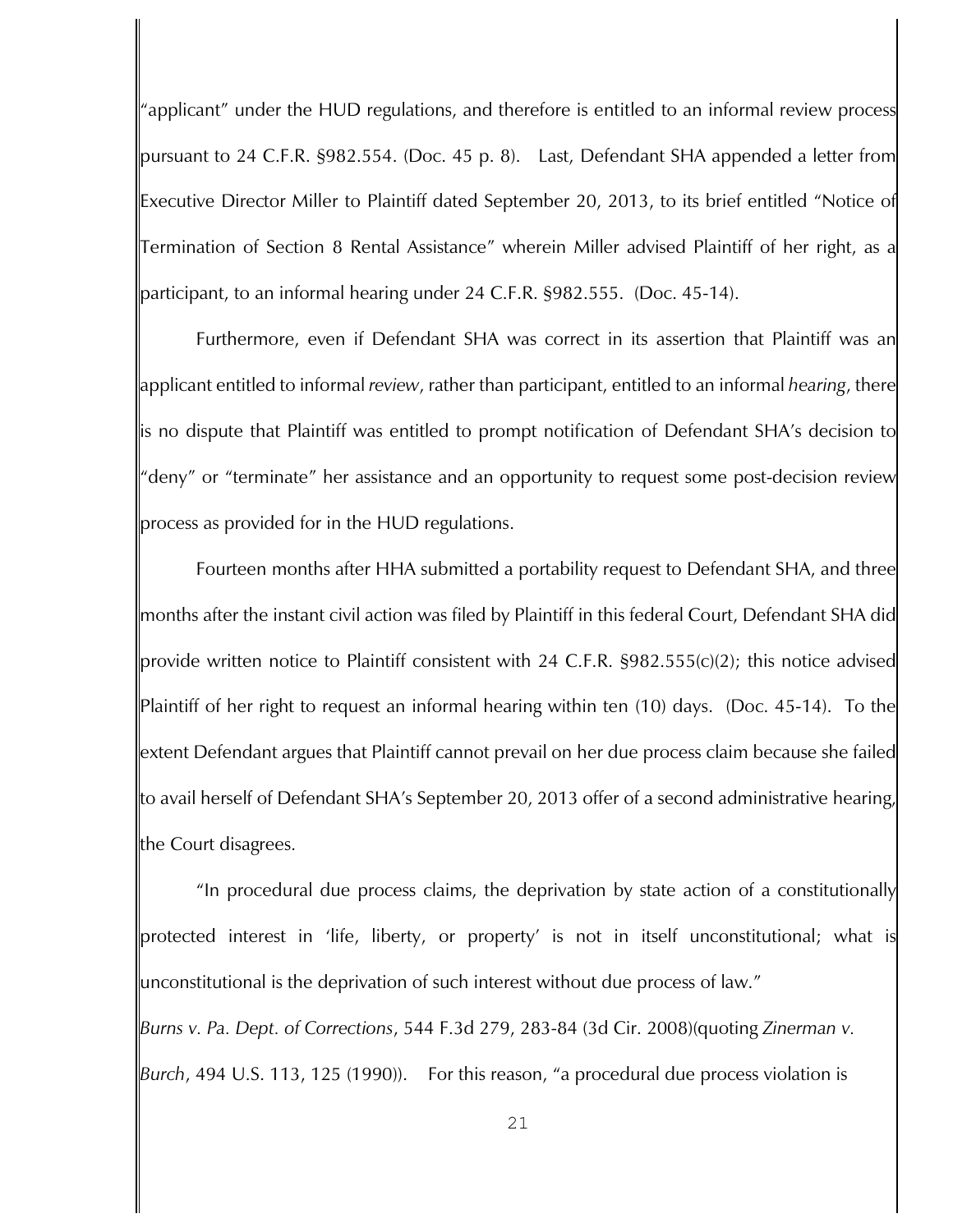complete at the moment an individual is deprived of a liberty or property interest without being afforded the requisite process." *Id.* 

 Based on the facts of the instant case, it is clear that at some time between October 17, 2012, and September 20, 2013, Defendant SHA decided to revoke Plaintiff's search voucher and to deny or terminate Plaintiff's assistance effective as of June 30, 2012. Furthermore, it is clear that Defendant SHA did not provide written notice of, or an opportunity to contest, its decision to revoke Plaintiff's search voucher or of its decision to deny or terminate Plaintiff's assistance as outlined in 24 C.F.R. §§ 982.554 or 982.555 until September 20, 2013. Pursuant to the HUD regulations, Plaintiff was entitled to "prompt" written notice of Defendant's decision. The applicable regulations, however, do not provide any particular time frame within which notice must be provided. Further, the Court points out that the parties have also failed to show any SHA policy regarding the deadline for the provision of a notice of denial or termination of assistance to the applicant or participant.

The Court finds that Plaintiff has presented sufficient facts to state a cognizable due process claim under the Fourteenth Amendment. *See Swift v. McKeesport Housing Auth*., 726 F.Supp.2d at 574. The Court also finds that there is a genuine issue of material fact as to if or when the due process violation which Plaintiff alleges became complete. Further, because the Court is unable to ascertain if or when the alleged due process violation became complete, the Court finds that there is a genuine issue of material fact as to whether the September 25, 2013 notification was "prompt." Likewise, because there is a genuine issue of material fact as to whether Defendant SHA's September 20, 2013 notice of termination and offer of an informal hearing was made available to Plaintiff before the completion of the alleged due process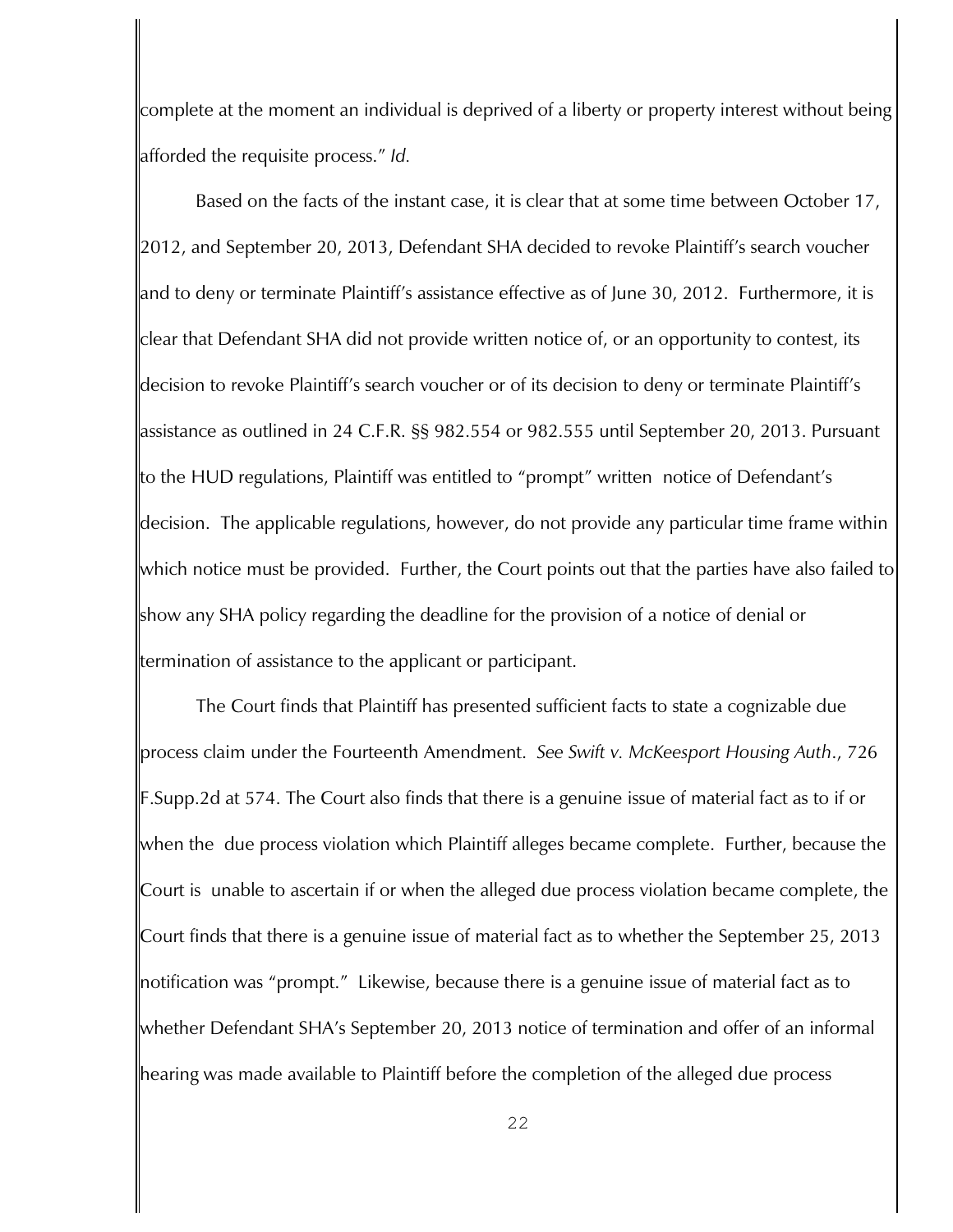violation, the Court is unable to decide the issue of whether Plaintiff's refusal to avail herself of Defendant SHA's September 2013 offer of an informal hearing thwarts her due process claim. *See Alvin*, 227 F.3d at 118 ("When access to procedure is absolutely blocked or there is evidence that the procedures are a sham, the plaintiff need not pursue them to state a due process claim.").

# **3. THERE IS A GENUINE ISSUE OF MATERIAL FACT AS TO WHETHER SHA EXECUTIVE DIRECTOR MILLER ACTED AS A POLICYMAKER WHEN HE DENIED OR TERMINATED PLAINTIFF'S ASSISTANCE WITHOUT NOTICE OR AN OPPORTUNITY FOR A HEARING, AND CHOSE NOT TO REISSUE PLAINTIFF'S SEARCH VOUCHER**

To the extent Plaintiff named SHA as a Defendant and raises a constitutional claim against this municipal corporation under  $\S 1983$ ,<sup>12</sup> she must set forth facts showing that a custom or policy of this municipal housing authority deprived her of a constitutional property right under *Monell v. Department of Social Services*, 436 U.S. 658 (1978). Thus, the issue is whether Plaintiff Everett has presented enough evidence to proceed on her due process claim against Defendant SHA based on a theory of municipal liability. "Plaintiff must show that the deprivation of [her] benefits without due process was undertaken pursuant to an official policy or an unofficial custom of [Defendant SHA]." *Swift v. McKeesport Housing Auth*., 726 F.Supp.2d at 574. To do so, Plaintiff must prove either that (1) the alleged action by the housing authority "implements or executes a policy, statement, ordinance, regulation, or decision officially adopted and promulgated by the body's officers," or that (2) constitutional

<sup>&</sup>lt;sup>12</sup>See Swift v. McKeesport Housing Authority, 2009 WL 3856304, \*7 (W.D.Pa. Nov. 17, 2009)(Court held that a housing authority created under the PA Housing Authorities Law, 35 Pa. Stat. §1541 *et seq.*, was a municipal corporation which could be sued under §1983).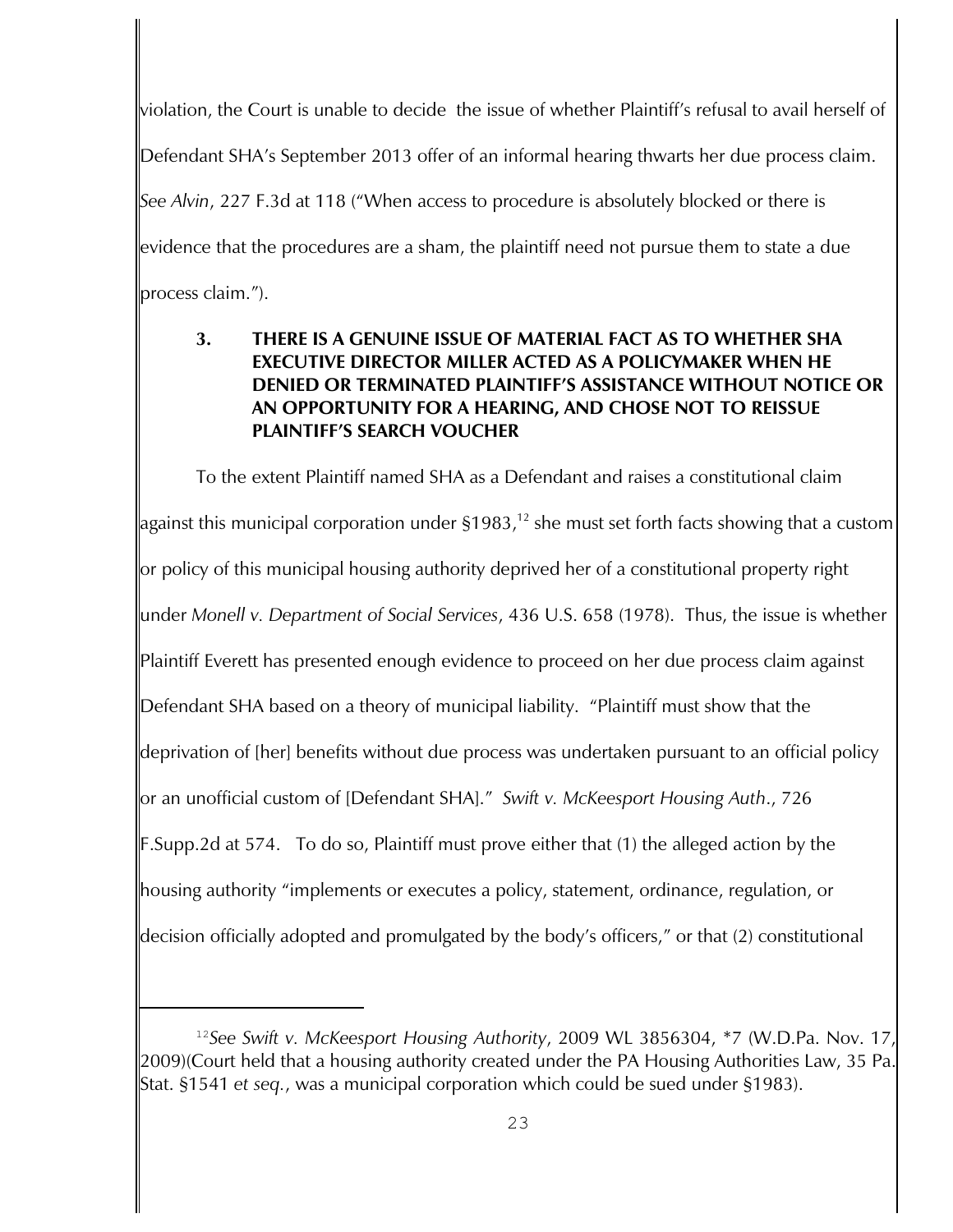deprivations took place "pursuant to governmental 'custom' even though such a custom has not received formal approval" from official municipal decisionmakers. *Monell v. Department of Social Services*, 436 U.S. at 690-91. The former theory is often referred to as a "policy" while the latter is referred to as a "custom." Here, Defendant SHA contends that it is entitled to the grant of summary judgment because Plaintiff has failed to identify any SHA custom or policy that deprived her of her constitutional property right. In response, Plaintiff argues that municipal liability under §1983 attached to Executive Director Miller's "policy" decision to deny or terminate without providing prompt notice or an opportunity for post-decision review.

When a single decision is the basis of the alleged constitutional violation, however, "municipal liability under §1983 attaches where – and only where – a deliberate choice to follow a course of action is made from among various alternatives by the official or officials responsible for establishing final policy with respect to the subject matter in question." *Pembaur v. City of Cincinnati*, 475 U.S. 469, 483-84 (1986). Furthermore, "[m]unicipal liability attaches only where the decisionmaker possesses final authority to establish municipal policy with respect to the action ordered." *Id.* at 481-82. Thus, in order to establish Defendant SHA's §1983 liability under this theory, it is incumbent upon Plaintiff Everett to show that a policymaker (*i.e.*, an SHA employee with policymaking authority) is responsible for the violation of her due process rights. *Swift v. McKeesport Housing Auth*., 726 F.Supp.2d at 576; *Solomon v. Phila. Housing Auth*., 143 Fed.Appx. 447, 456 (3d Cir. 2005).

In *Swift v. McKeesport Housing Auth*., 726 F.Supp.2d at 576-77, the Court stated:

"[I]t is plain that municipal liability may be imposed for a single decision by municipal policymakers under appropriate circumstances." *Pembaur,* 475 U.S. at 480, 106 S.Ct. 1292. Municipal liability, however, only attaches "where the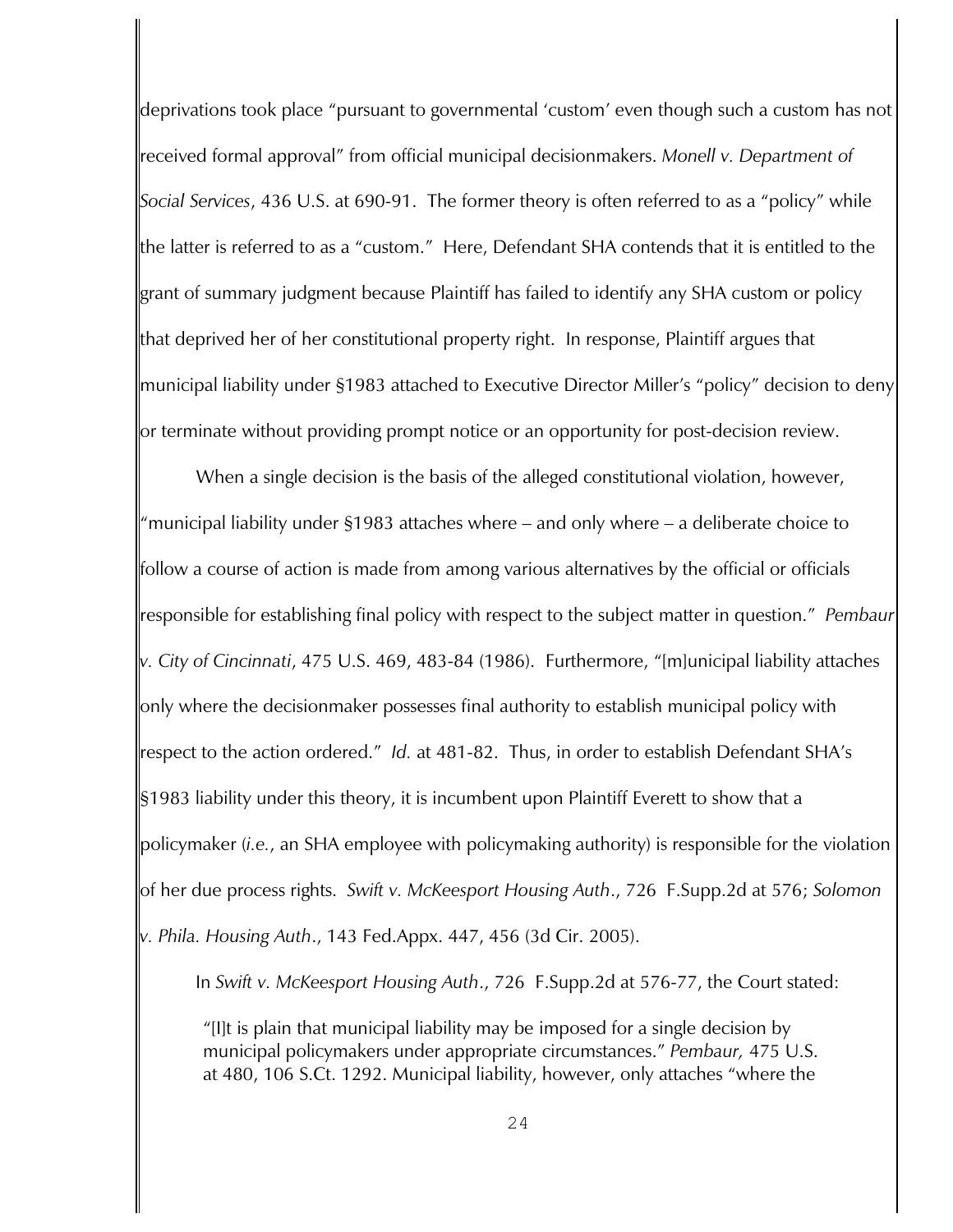decisionmaker possesses final authority to establish municipal policy with respect to the action ordered." *Id.* at 481, 106 S.Ct. 1292. Whether an official had final policymaking authority is determined by state law. *Id.* at 483, 106 S.Ct. 1292.

"Under the Pennsylvania Housing Authorities Law, 35 Pa. Cons.Stat. §1541, *et seq*., a housing authority is governed by a Board of Commissioners which has final policymaking authority. *See* 35 Pa. Cons.Stat. §1545 (2003); 35 Pa. ConsStat. §1547 (2003)("An authority may delegate to one or more of its agents or [employees] such of its powers as it shall deem necessary to carry out the purposes of this act, *subject always to the supervision and control of the Authority*.")(emphasis added)." *Solomon v. Phila. Housing Auth*., 143 Fed.Appx. at 456- 57. The Court finds that the evidence is disputed as to whether SHA Executive Director Miller was a policymaker and whether he was sufficiently involved regarding the denial or termination of Plaintiff's Section 8 assistance.

 In support of her position, Plaintiff points out that Executive Director Miller was the immediate supervisor of Michele T. Moyer, the SHA employee who initially handled Plaintiff's port-in request. Furthermore, Executive Director Miller signed off on all correspondence between Plaintiff and Defendant SHA, and between Defendant SHA and HUD, regarding the denial or termination of her Section 8 assistance.

 Defendant has failed to cite to any evidence to confirm or deny that Executive Director Miller acted as an SHA "policymaker" when he denied, or terminated, Plaintiff's Section 8 assistance, or when he made the deliberate choice not to reissue Plaintiff's search voucher as directed by the Director of the Office of Public Housing in February, April, and May of 2013. (Doc. 41-22). The Court finds that the evidence cited by Plaintiff has created a genuine issue of